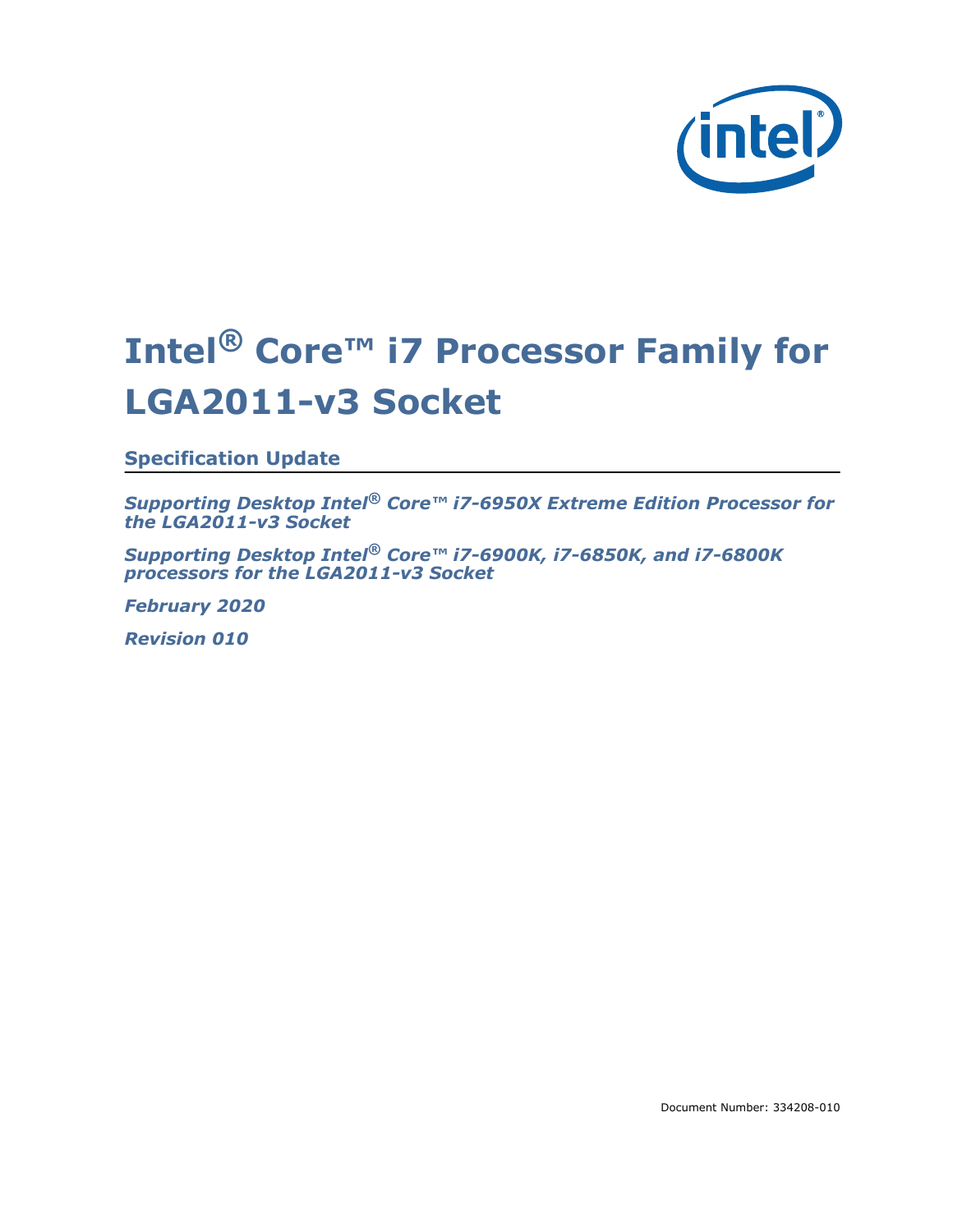

You may not use or facilitate the use of this document in connection with any infringement or other legal analysis concerning Intel products described herein. You agree to grant Intel a non-exclusive, royalty-free license to any patent claim thereafter drafted which includes subject matter disclosed herein.

No license (express or implied, by estoppel or otherwise) to any intellectual property rights is granted by this document.

Intel technologies' features and benefits depend on system configuration and may require enabled hardware, software or service activation. Performance varies depending on system configuration. **No computer system can be absolutely secure.** Check with your system manufacturer or retailer or learn more at **intel.com.**

Intel technologies may require enabled hardware, specific software, or services activation. Check with your system manufacturer or retailer.

The products described may contain design defects or errors known as errata which may cause the product to deviate from published specifications. Current characterized errata are available on request.

Intel disclaims all express and implied warranties, including without limitation, the implied warranties of merchantability, fitness for a particular purpose, and non-infringement, as well as any warranty arising from course of performance, course of dealing, or usage in trade.

All information provided here is subject to change without notice. Contact your Intel representative to obtain the latest Intel product specifications and roadmaps

No computer system can be absolutely secure. Intel does not assume any liability for lost or stolen data or systems or any damages resulting from such losses.

Copies of documents which have an order number and are referenced in this document may be obtained by calling 1-800-548- 4725 or by visiting [www.intel.com/design/literature.htm.](http://www.intel.com/design/literature.htm)

Intel, Pentium, Celeron, Intel Core, and the Intel logo are trademarks of Intel Corporation in the U.S. and/or other countries. \*Other names and brands may be claimed as the property of others.

Copyright © 2016–2020, Intel Corporation. All Rights Reserved.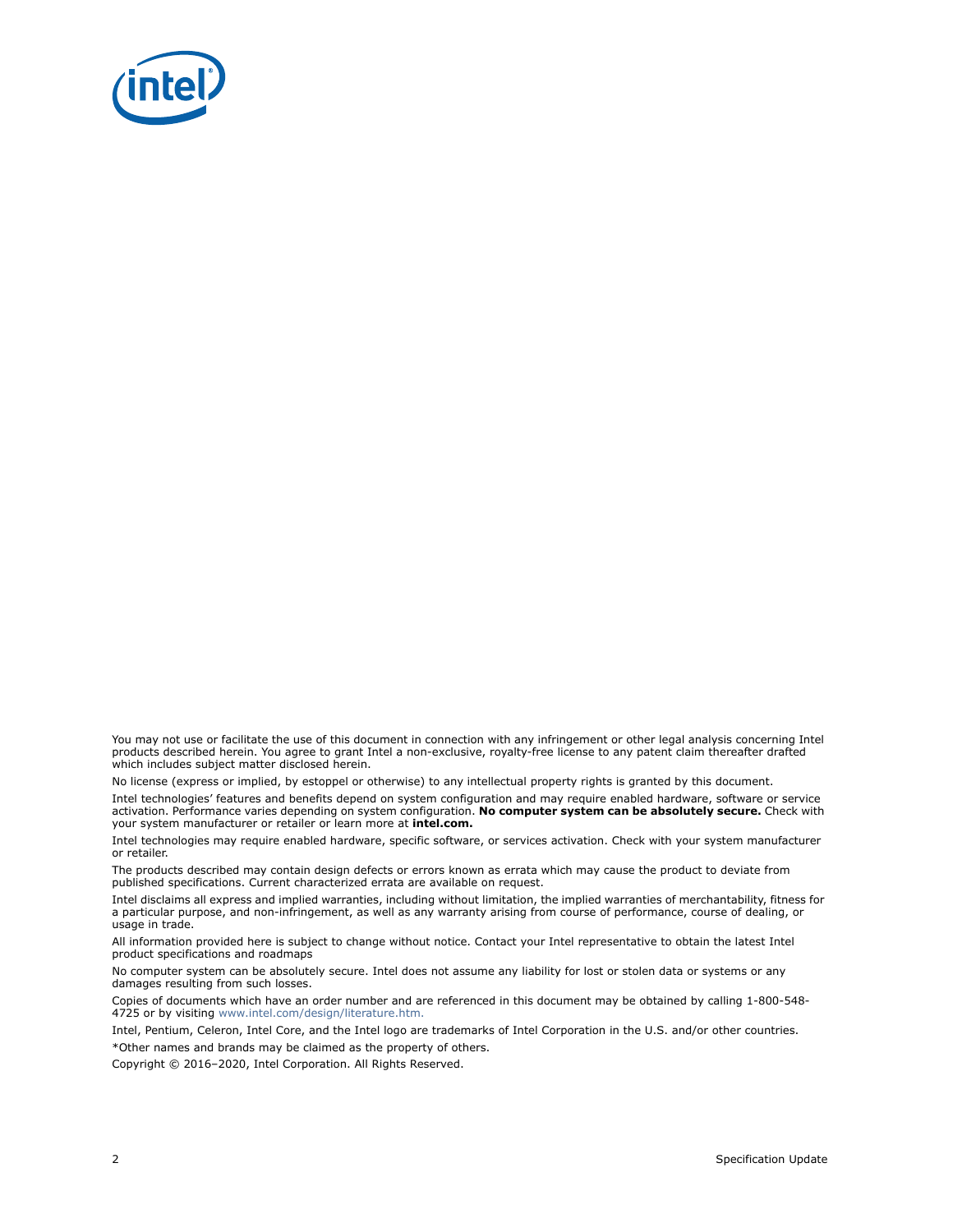

# **Contents**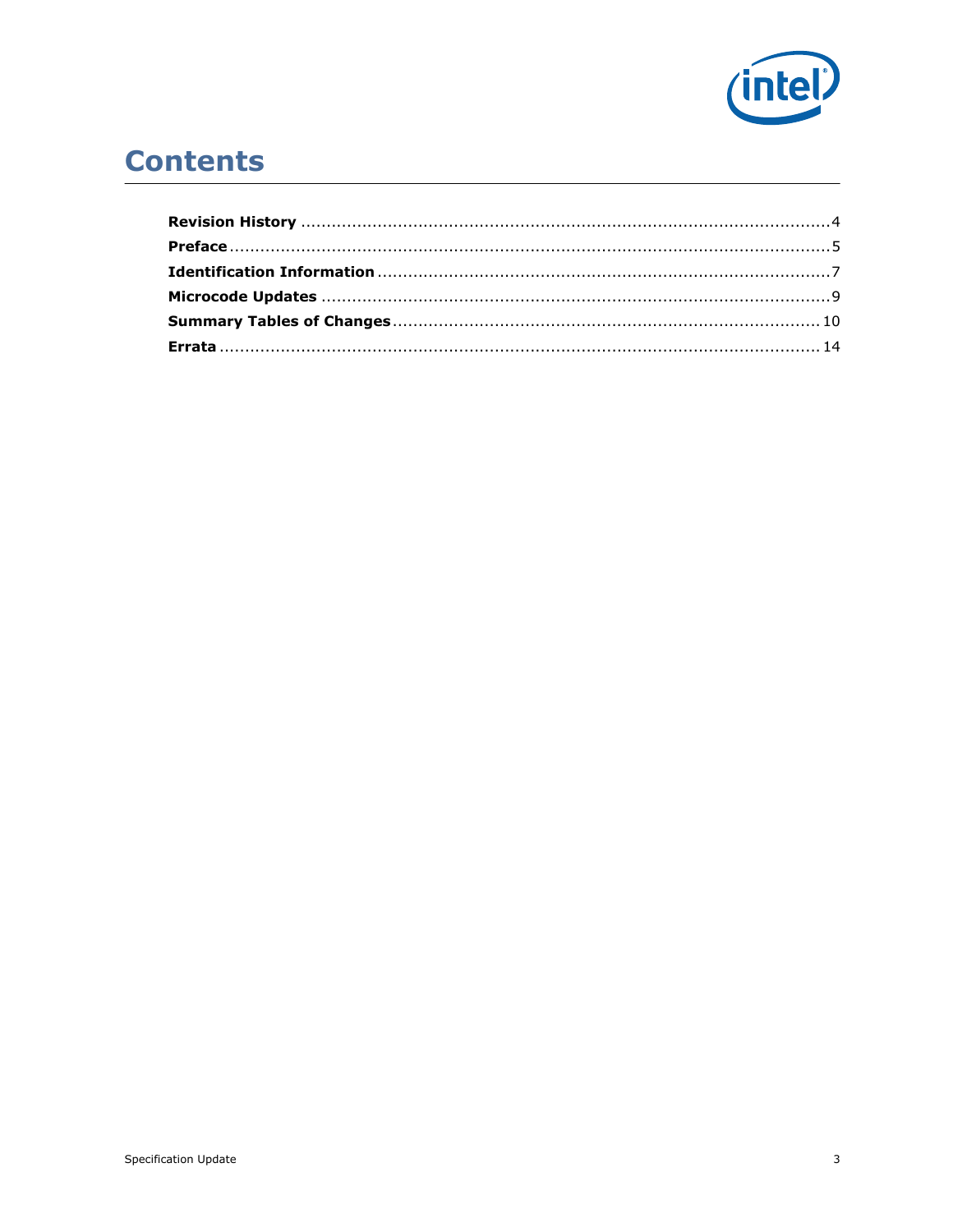<span id="page-3-0"></span>

| <b>Version</b> | <b>Description</b>                                                | <b>Date</b>    |
|----------------|-------------------------------------------------------------------|----------------|
| 001            | Initial release.                                                  | May 2016       |
| 002            | $\bullet$ Errata<br>- Modified BDH21<br>- Added BDH68             | January 2017   |
| 003            | $\bullet$ Errata<br>Modified BDH21<br>Added BDH68-76<br>$\bullet$ | February 2017  |
| 004            | • Added Erratum BDH77                                             | August 2017    |
| 005            | • Added Erratum BDH78                                             | March 2018     |
| 006            | • Added Erratum BDH79<br>• Updated Erratum BDH75                  | May 2018       |
| 007            | • Added Erratum BDH80                                             | August 2018    |
| 008            | • Added Erratum BDH81                                             | September 2018 |
| 009            | • Added Erratum BDH82                                             | March 2019     |
| 010            | • Added Erratum BDH83, BDH84, BDH85, BDH86                        | February 2020  |

**§ §**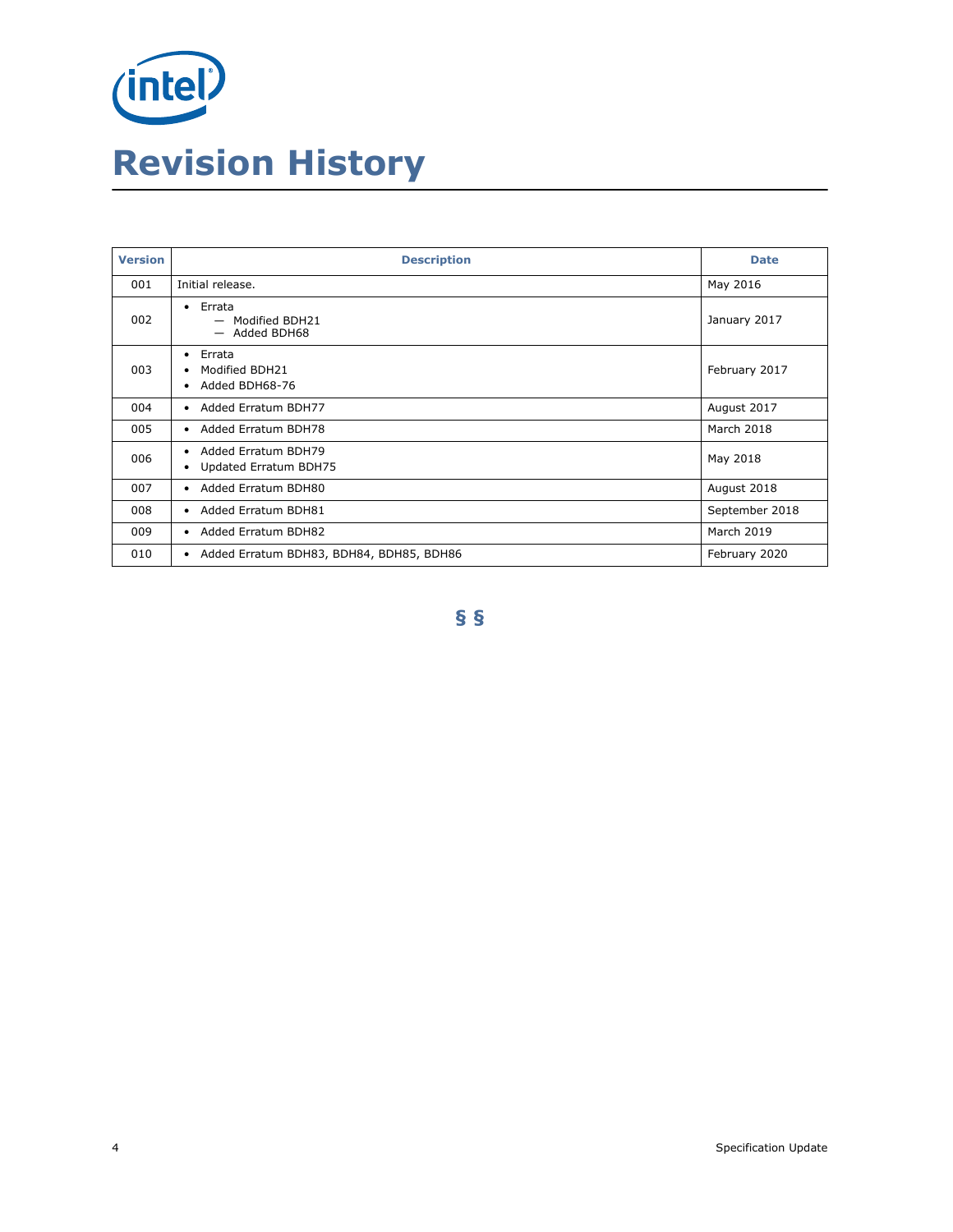

# <span id="page-4-0"></span>**Preface**

This document is an update to the specifications contained in the [Affected Documents](#page-4-1) table below. This document is a compilation of device and documentation errata, specification clarifications and changes. It is intended for hardware system manufacturers and software developers of applications, operating systems, or tools.

Information types defined in [Nomenclature](#page-5-0) are consolidated into the specification update and are no longer published in other documents.

This document may also contain information that was not previously published.

# <span id="page-4-1"></span>**Affected Documents**

| <b>Document Title</b>                                                                                  | <b>Document</b><br><b>Number</b> |
|--------------------------------------------------------------------------------------------------------|----------------------------------|
| Intel <sup>®</sup> Core <sup>™</sup> i7 Processor Family for LGA2011-v3 Socket Datasheet Volume 1 of 2 | 334206                           |
| Intel <sup>®</sup> Core™ i7 Processor Family for LGA2011-v3 Socket Datasheet Volume 2 of 2             | 334207                           |

# **Related Documents**

| <b>Document Title</b>                                                                                                                                                                                                                                                                                                                                                          | Location                                                          |
|--------------------------------------------------------------------------------------------------------------------------------------------------------------------------------------------------------------------------------------------------------------------------------------------------------------------------------------------------------------------------------|-------------------------------------------------------------------|
| Intel <sup>®</sup> 64 and IA-32 Architecture Software Developer's Manual<br>• Volume 1: Basic Architecture<br>• Volume 2A: Instruction Set Reference Manual A-M<br>• Volume 2B: Instruction Set Reference Manual N-Z<br>• Volume 3A: System Programming Guide<br>· Volume 3B: System Programming Guide<br>• A-32 Intel <sup>®</sup> Architecture Optimization Reference Manual | http://www.intel.com/<br>products/processor/<br>manuals/index.htm |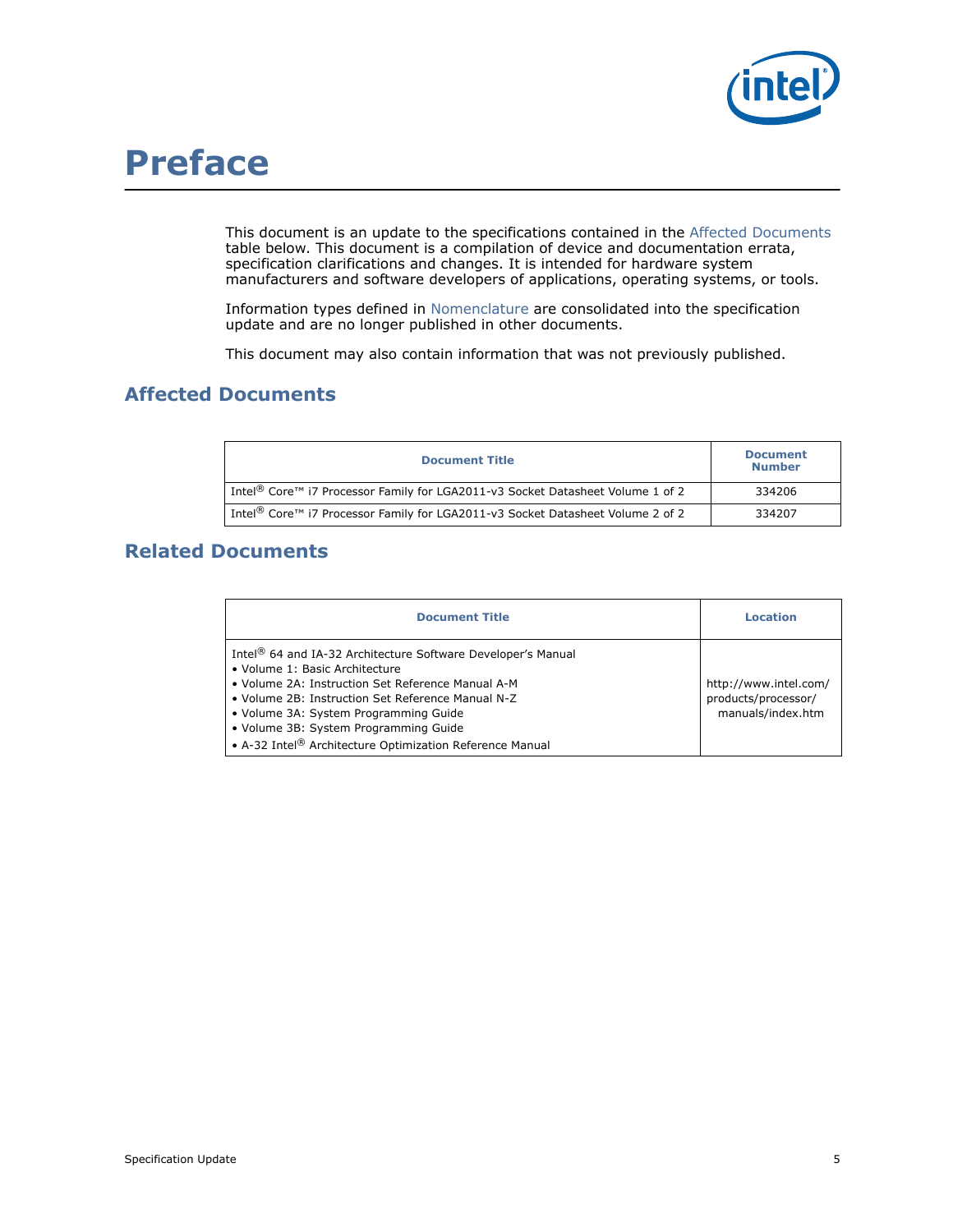

# <span id="page-5-0"></span>**Nomenclature**

**Errata** are design defects or errors. These may cause the processor behavior to deviate from published specifications. Hardware and software designed to be used with any given stepping must assume that all errata documented for that stepping are present on all devices.

**Specification Changes** are modifications to the current published specifications. These changes will be incorporated in any new release of the specification.

**Specification Clarifications** describe a specification in greater detail or further highlight a specification's impact to a complex design situation. These clarifications will be incorporated in any new release of the specification.

**Documentation Changes** include typos, errors, or omissions from the current published specifications. These will be incorporated in any new release of the specification.

*Note:* Errata remain in the specification update throughout the product's lifecycle, or until a particular stepping is no longer commercially available. Under these circumstances, errata removed from the specification update are archived and available upon request. Specification changes, specification clarifications and documentation changes are removed from the specification update when the appropriate changes are made to the appropriate product specification or user documentation (datasheets, manuals, and so forth).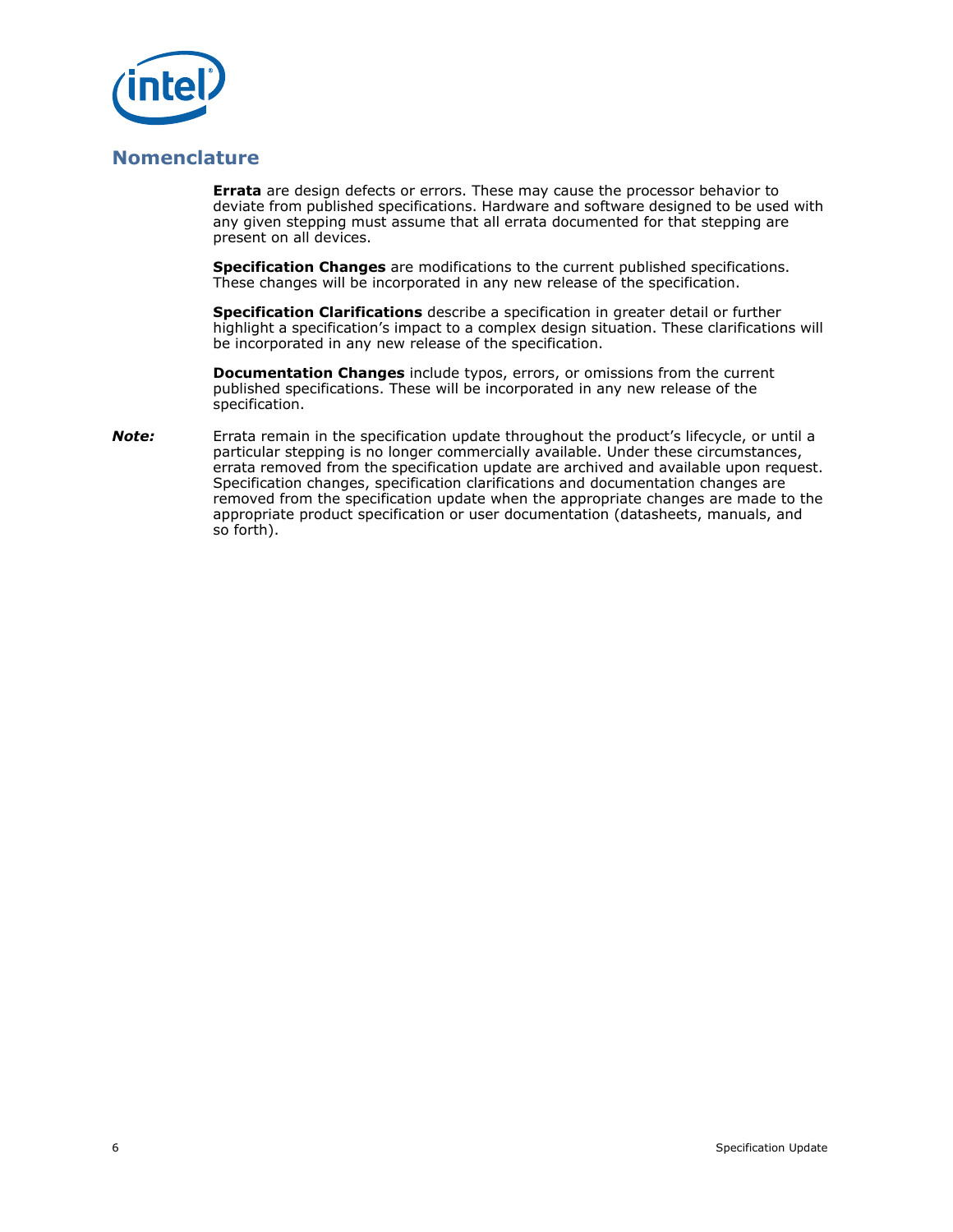

# <span id="page-6-0"></span>**Identification Information**

# **Component Identification via Programming Interface**

The processor Stepping can be identified by the following register contents:

| <b>Reserved</b> | <b>Extended</b><br>Family <sup>1</sup> | <b>Extended</b><br>Model <sup>2</sup> | <b>Reserved</b> | <b>Processor</b><br>Type <sup>3</sup> | <b>Family</b><br>Code <sup>4</sup> | <b>Model</b><br>Number <sup>5</sup> | <b>Stepping</b><br>ID <sup>6</sup> |
|-----------------|----------------------------------------|---------------------------------------|-----------------|---------------------------------------|------------------------------------|-------------------------------------|------------------------------------|
| 31:28           | 27:20                                  | 19:16                                 | 15:14           | 13:12                                 | 11:8                               | 7:4                                 | 3:0                                |
|                 | 00000000b                              | 0100b                                 |                 | 00 <sub>b</sub>                       | 0110b                              | 1111b                               | varies per<br>stepping             |

*Notes:*

- The Extended Family, Bits [27:20] are used in conjunction with the Family Code, specified in Bits  $[11:8]$ , to indicate whether the processor belongs to the Intel386™, Intel486™, Pentium®, Pentium 4, or Intel® Core™ processor family.
- 2. The Extended Model, Bits [19:16] in conjunction with the Model Number, specified in Bits [7:4], are used to identify the model of the processor within the processor's family.
- 3. The Family Code corresponds to Bits [11:8] of the EDX register after RESET, Bits [11:8] of the EAX register after the CPUID instruction is executed with a 1 in the EAX register, and the generation field of the Device ID register accessible through Boundary Scan.
- 4. The Model Number corresponds to Bits [7:4] of the EDX register after RESET, Bits [7:4] of the EAX register after the CPUID instruction is executed with a 1 in the EAX register, and the model field of the Device ID register accessible through Boundary Scan.
- 5. The Stepping ID in Bits [3:0] indicates the revision number of that model. Refer [Table 1](#page-7-0) for the processor stepping ID number in the CPUID information.

When EAX is initialized to a value of '1', the CPUID instruction returns the *Extended Family, Extended Model, Processor Type, Family Code, Model Number and Stepping ID* value in the EAX register. Note that the EDX processor signature value after reset is equivalent to the processor signature output value in the EAX register.

Cache and TLB descriptor parameters are provided in the EAX, EBX, ECX and EDX registers after the CPUID instruction is executed with a 2 in the EAX register.

# **Component Marking Information**

# **Figure 1. Processor Top-side Markings (Example)**

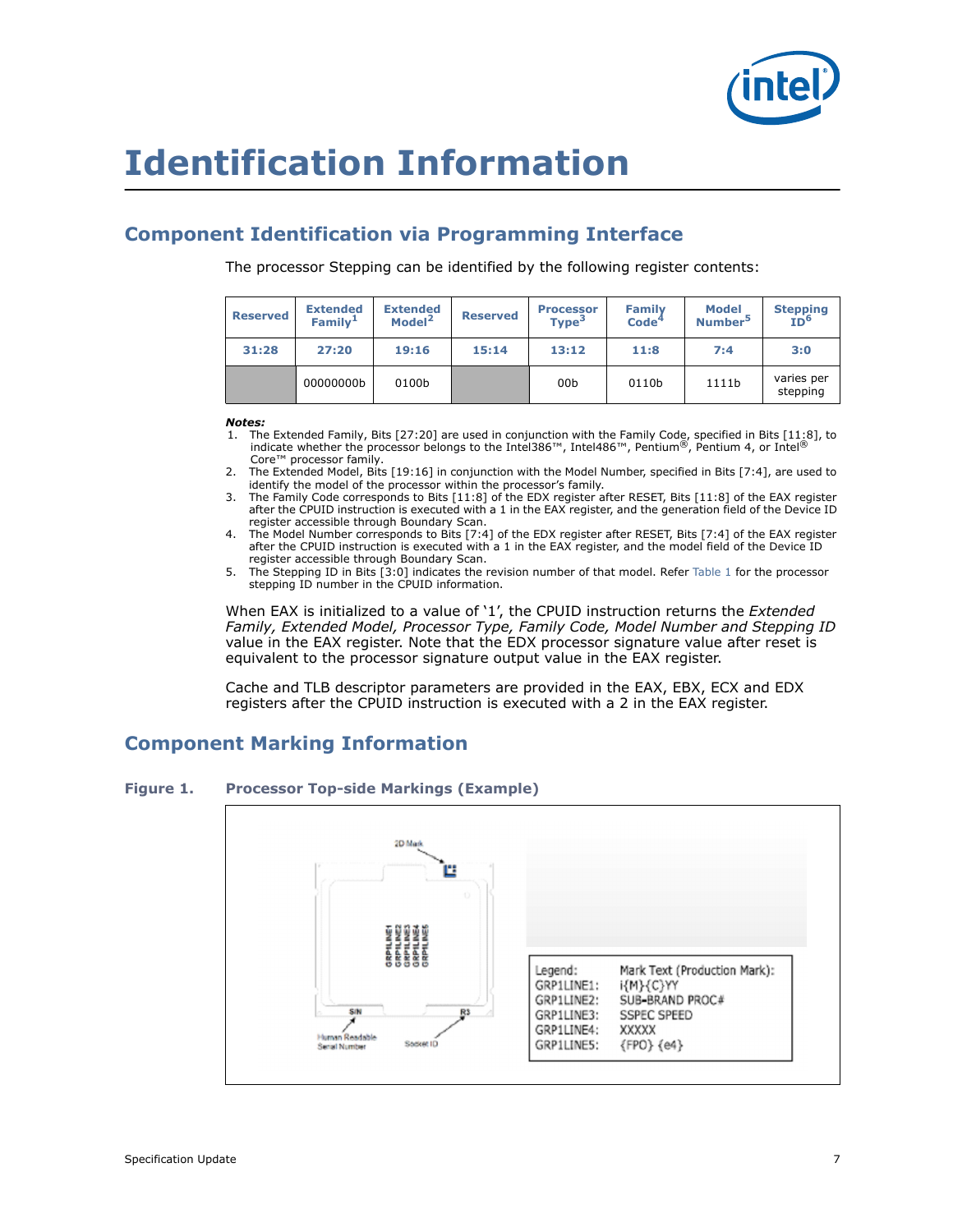

The processor stepping can be identified by the following component markings. Refer to the Dear Customer Letter (DCL) for additional details and conditions of test support.

| <b>S-Spec</b><br>#            | <b>Processor</b><br><b>Number</b> | <b>Stepping</b> | <b>CPUID</b> | <b>Base</b><br><b>Frequency</b><br>(GHz) | <b>Memory</b><br><b>Frequency</b><br>(MHz) | <b>TDP</b><br>(W) | #<br><b>Cores</b> | <b>Cache</b><br><b>Size</b><br>(MB) |
|-------------------------------|-----------------------------------|-----------------|--------------|------------------------------------------|--------------------------------------------|-------------------|-------------------|-------------------------------------|
| R <sub>2</sub> PA             | I7-6950X                          | $R - 0$         | 000406F1h    | 3.0                                      | 2400                                       | 140               | 10                | 25                                  |
| R <sub>2</sub> P <sub>B</sub> | I7-6900K                          | $R - 0$         | 000406F1h    | 3.2                                      | 2400                                       | 140               | 8                 | 20                                  |
| R <sub>2</sub> PC             | I7-6850K                          | $R - 0$         | 000406F1h    | 3.6                                      | 2400                                       | 140               | 6                 | 15                                  |
| R <sub>2</sub> P <sub>D</sub> | I7-6800K                          | $R - 0$         | 000406F1h    | 3.4                                      | 2400                                       | 140               | 6                 | 15                                  |

# <span id="page-7-0"></span>**Table 1. Processor Family Identification**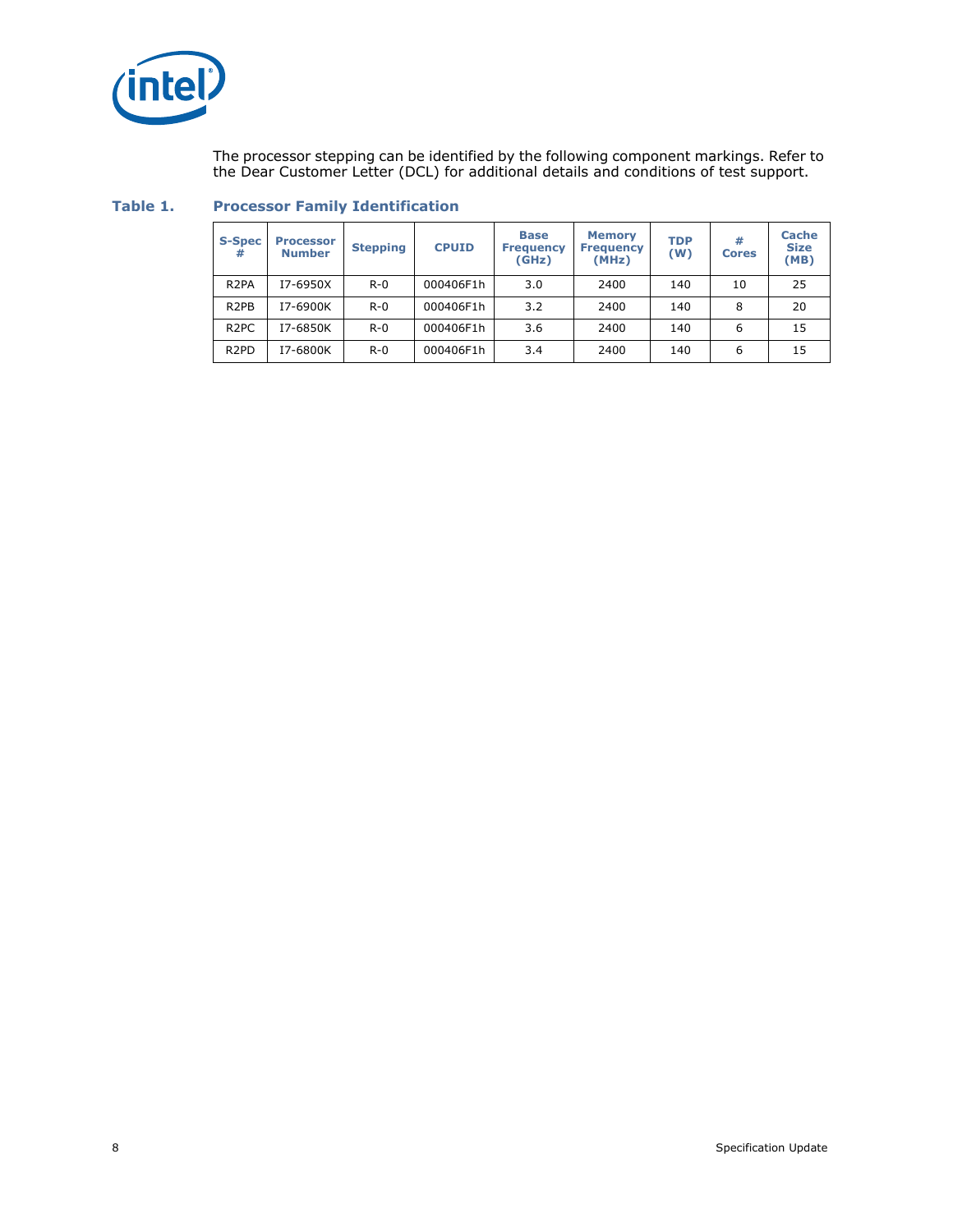

# <span id="page-8-0"></span>**Summary Tables of Changes**

The following tables indicate the errata, specification changes, specification clarifications, or documentation changes which apply to the Product Name product. Intel may fix some of the errata in a future stepping of the component, and account for the other outstanding issues through documentation or specification changes as noted. These tables uses the following notations:

# **Codes Used in Summary Tables**

# **Stepping**

|               | X:              | Errata exists in the stepping indicated. Specification Change or<br>Clarification that applies to this stepping. |
|---------------|-----------------|------------------------------------------------------------------------------------------------------------------|
|               | (No mark)       |                                                                                                                  |
|               | or (Blank box): | This erratum is fixed in listed stepping or specification change<br>does not apply to listed stepping.           |
| Page          |                 |                                                                                                                  |
|               | (Page):         | Page location of item in this document.                                                                          |
| <b>Status</b> |                 |                                                                                                                  |
|               | Doc:            | Document change or update will be implemented.                                                                   |
|               | Plan Fix:       | This erratum may be fixed in a future stepping of the product.                                                   |
|               | Fixed:          | This erratum has been previously fixed.                                                                          |
|               | No Fix:         | There are no plans to fix this erratum.                                                                          |

# **Row**

Change bar to left of table row indicates this erratum is either new or modified from the previous version of the document.

# **Table 2. Errata Summary Table (Sheet 1 of 4)**

| <b>Number</b>    | <b>Steppings</b> | <b>Status</b> | <b>ERRATA</b>                                                                                            |
|------------------|------------------|---------------|----------------------------------------------------------------------------------------------------------|
|                  | R <sub>0</sub>   |               |                                                                                                          |
| BDH1             | X                | No Fix        | Enabling ISOCH Mode May Cause The System to Hang                                                         |
| BDH <sub>2</sub> | X                | No Fix        | PCI BARs in the Home Agent Will Return Non-Zero Values During Enumeration                                |
| BDH3             | X                | No Fix        | PCIe* Header of a Malformed TLP is Logged Incorrectly                                                    |
| BDH4             | X                | No Fix        | A Malformed TLP May Block ECRC Error Logging                                                             |
| BDH <sub>5</sub> | X                | No Fix        | The System May Hang During an Intel® QuickPath Interconnect (Intel® QPI) Slow to Fast<br>Mode Transition |
| BDH <sub>6</sub> | X                | No Fix        | PCIe <sup>*</sup> Header of a Malformed TLP is Logged Incorrectly                                        |
| BDH7             | X                | No Fix        | Attempting to Enter ADR May Lead to Unpredictable System Behavior                                        |
| BDH <sub>8</sub> | X                | No Fix        | PCI BARs in the Home Agent Will Return Non-Zero Values During Enumeration                                |
| BDH <sub>9</sub> | X                | No Fix        | The System May Shut Down Unexpectedly During a Warm Reset                                                |
| BDH10            | X                | No Fix        | CAT May Not Behave as Expected                                                                           |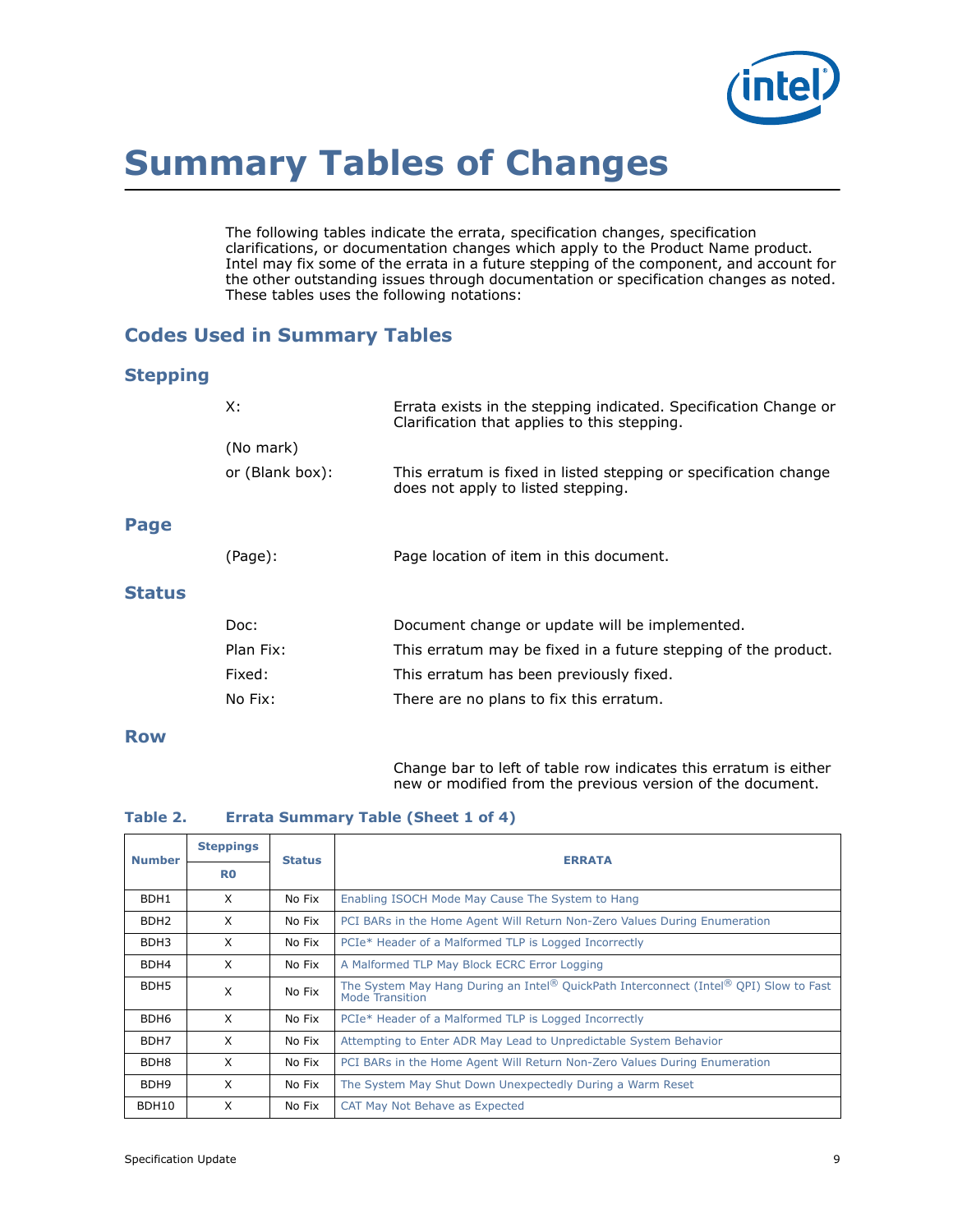

# **Table 2. Errata Summary Table (Sheet 2 of 4)**

|                   | <b>Steppings</b> |               |                                                                                                                                    |
|-------------------|------------------|---------------|------------------------------------------------------------------------------------------------------------------------------------|
| <b>Number</b>     | R <sub>0</sub>   | <b>Status</b> | <b>ERRATA</b>                                                                                                                      |
| BDH11             | X                | No Fix        | LBR, BTS, BTM May Report a Wrong Address when an Exception/Interrupt Occurs in 64-bit<br>Mode                                      |
| BDH12             | X                | No Fix        | EFLAGS Discrepancy on Page Faults and on EPT-Induced VM Exits after a Translation<br>Change                                        |
| BDH13             | X                | No Fix        | MCi_Status Overflow Bit May Be Incorrectly Set on a Single Instance of a DTLB Error                                                |
| BDH14             | X                | No Fix        | LER MSRs May Be Unreliable                                                                                                         |
| BDH15             | X                | No Fix        | MONITOR or CLFLUSH on the Local XAPIC's Address Space Results in Hang                                                              |
| BDH16             | X                | No Fix        | #GP on Segment Selector Descriptor that Straddles Canonical Boundary May Not Provide<br><b>Correct Exception Error Code</b>        |
| BDH17             | X                | No Fix        | FREEZE WHILE SMM Does Not Prevent Event From Pending PEBS During SMM                                                               |
| BDH18             | X                | No Fix        | APIC Error "Received Illegal Vector" May be Lost                                                                                   |
| BDH19             | X                | No Fix        | Performance Monitor Precise Instruction Retired Event May Present Wrong Indications                                                |
| BDH <sub>20</sub> | X                | No Fix        | CRO.CD Is Ignored in VMX Operation                                                                                                 |
| BDH21             | X                | No Fix        | N/A. Erratum has been removed                                                                                                      |
| BDH <sub>22</sub> | X                | No Fix        | Execution of VAESIMC or VAESKEYGENASSIST With An Illegal Value for VEX. vvvv May<br>Produce a #NM Exception                        |
| BDH <sub>23</sub> | X                | No Fix        | Interrupt From Local APIC Timer May Not Be Detectable While Being Delivered                                                        |
| BDH <sub>24</sub> | X                | No Fix        | Pending x87 FPU Exceptions (#MF) May be Signaled Earlier Than Expected                                                             |
| BDH <sub>25</sub> | X                | No Fix        | DR6.B0-B3 May Not Report All Breakpoints Matched When a MOV/POP SS is Followed by a<br>Store or an MMX Instruction                 |
| BDH <sub>26</sub> | X                | No Fix        | VEX.L is Not Ignored with VCVT*2SI Instructions                                                                                    |
| BDH <sub>27</sub> | X                | No Fix        | Processor May Livelock During On Demand Clock Modulation                                                                           |
| BDH <sub>28</sub> | X                | No Fix        | Performance Monitor Events OTHER_ASSISTS.AVX_TO_SSE And<br>OTHER_ASSISTS.SSE_TO_AVX May Over Count                                 |
| BDH <sub>29</sub> | X                | No Fix        | Performance Monitor Event DSB2MITE SWITCHES.COUNT May Over Count                                                                   |
| BDH30             | X                | No Fix        | Timed MWAIT May Use Deadline of a Previous Execution                                                                               |
| BDH31             | X                | No Fix        | IA32 VMX VMCS ENUM MSR (48AH) Does Not Properly Report The Highest Index Value<br>Used For VMCS Encoding                           |
| BDH32             | X                | No Fix        | Incorrect FROM IP Value For an RTM Abort in BTM or BTS May be Observed                                                             |
| BDH33             | X                | No Fix        | Locked Load Performance Monitoring Events May Under Count                                                                          |
| BDH34             | X                | No Fix        | Transactional Abort May Cause an Incorrect Branch Record                                                                           |
| BDH35             | Χ                | No Fix        | PMI May be Signaled More Than Once For Performance Monitor Counter Overflow                                                        |
| BDH36             | X                | No Fix        | Execution of FXSAVE or FXRSTOR With the VEX Prefix May Produce a #NM Exception                                                     |
| BDH37             | X                | No Fix        | VM Exit May Set IA32_EFER.NXE When IA32_MISC_ENABLE Bit 34 is Set to 1                                                             |
| BDH38             | X                | No Fix        | A MOV to CR3 When EPT is Enabled May Lead to an Unexpected Page Fault or an Incorrect<br><b>Page Translation</b>                   |
| BDH39             | X                | No Fix        | Intel <sup>®</sup> Processor Trace Packet Generation May Stop Sooner Than Expected                                                 |
| BDH40             | X                | No Fix        | PEBS Eventing IP Field May be Incorrect After Not-Taken Branch                                                                     |
| BDH41             | X                | No Fix        | Reading The Memory Destination of an Instruction That Begins an HLE Transaction May<br>Return The Original Value                   |
| BDH42             | X                | No Fix        | Intel <sup>®</sup> TSX Instructions Not Available                                                                                  |
| BDH43             | X                | No Fix        | Performance Monitoring Event INSTR_RETIRED.ALL May Generate Redundant PEBS<br>Records For an Overflow                              |
| BDH44             | X                | No Fix        | Reset During PECI Transaction May Cause a Machine Check Exception                                                                  |
| BDH45             | X                | No Fix        | Intel <sup>®</sup> Processor Trace (Intel <sup>®</sup> PT) MODE.Exec, PIP, and CBR Packets Are Not Generated as<br><b>Expected</b> |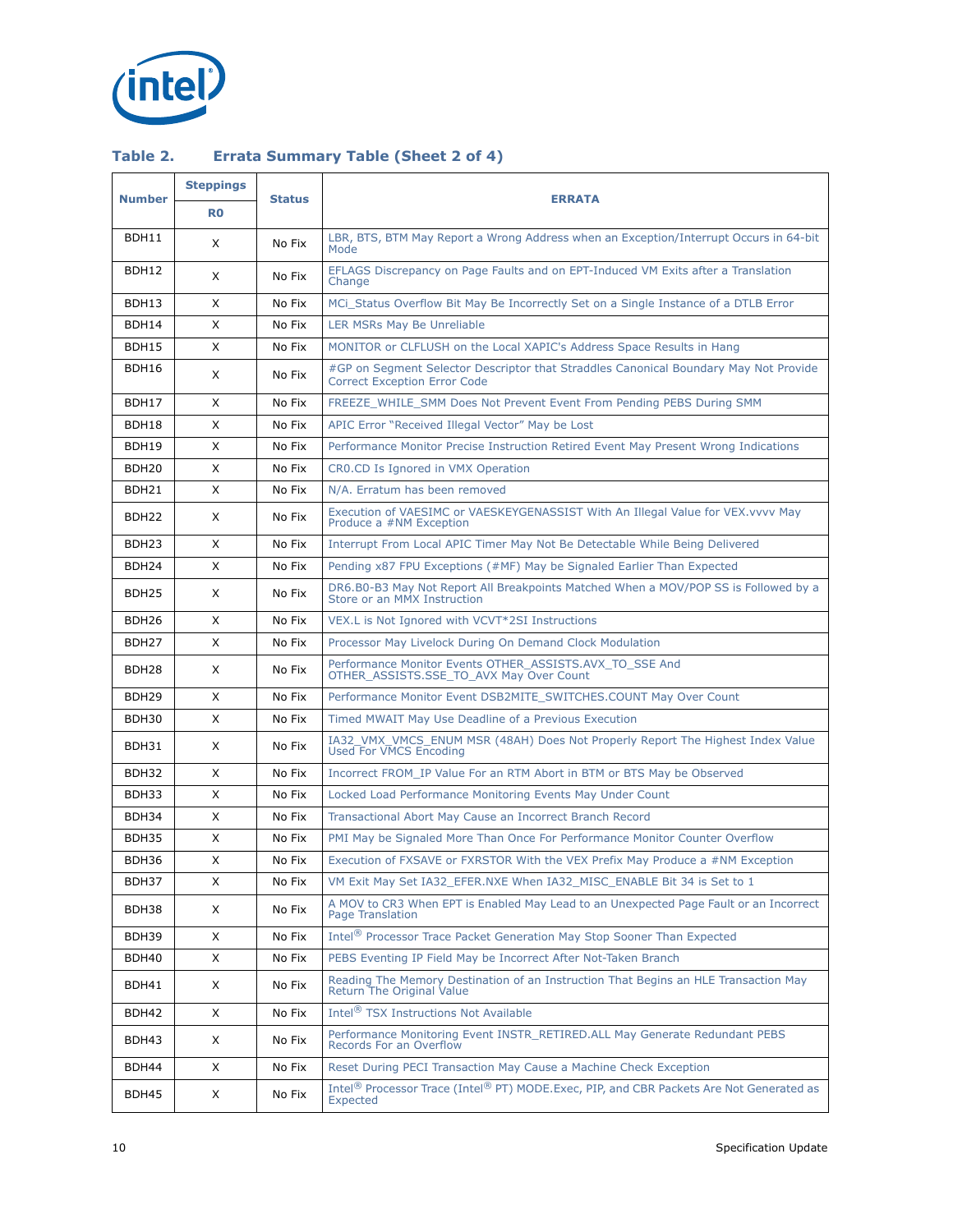

|               | <b>Steppings</b> |               |                                                                                                                                                      |
|---------------|------------------|---------------|------------------------------------------------------------------------------------------------------------------------------------------------------|
| <b>Number</b> | R <sub>0</sub>   | <b>Status</b> | <b>ERRATA</b>                                                                                                                                        |
| BDH46         | X                | No Fix        | Performance Monitor Instructions Retired Event May Not Count Consistently                                                                            |
| BDH47         | X                | No Fix        | General-Purpose Performance Counters May be Inaccurate with Any Thread                                                                               |
| BDH48         | X                | No Fix        | An Invalid LBR May Be Recorded Following a Transactional Abort                                                                                       |
| BDH49         | X                | No Fix        | Executing an RSM Instruction With Intel® Processor Trace Enabled Will Signal a #GP                                                                   |
| BDH50         | X                | No Fix        | Intel <sup>®</sup> Processor Trace PIP May be Unexpectedly Generated                                                                                 |
| BDH51         | X                | No Fix        | Processor Core Ratio Changes While in Probe Mode May Result in a Hang                                                                                |
| BDH52         | X                | No Fix        | Processor Does Not Check IRTE Reserved Bits                                                                                                          |
| BDH53         | X                | No Fix        | PCIe* TPH Request Capability Structure Incorrectly Advertises Device Specific Mode as<br>Supported                                                   |
| BDH54         | X                | No Fix        | Package C3 State or Deeper May Lead to a Reset                                                                                                       |
| BDH55         | X                | No Fix        | VMX-Preemption Timer May Stop Operating When ACC is Enabled                                                                                          |
| BDH56         | X                | No Fix        | Intel <sup>®</sup> Advanced Vector Extensions (Intel® AVX) Workloads May Exceed ICCMAX Limits                                                        |
| BDH57         | X                | No Fix        | Writing MSR_ERROR_CONTROL May Cause a #GP                                                                                                            |
| BDH58         | X                | No Fix        | Enabling ACC in VMX Non-Root Operation May Cause System Instability                                                                                  |
| BDH59         | X                | No Fix        | Performance Monitoring Counters May Produce Incorrect Results for BR_INST_RETIRED<br>Event on Logical Processor.                                     |
| BDH60         | X                | No Fix        | An APIC Timer Interrupt During Core C6 Entry May be Lost                                                                                             |
| BDH61         | X                | No Fix        | Processor Instability May Occur When Using The PECI RdIAMSR Command                                                                                  |
| BDH62         | X                | No Fix        | A #VE May Not Invalidate Cached Translation Information                                                                                              |
| BDH63         | X                | No Fix        | Package C-state Transitions While Inband PECI Accesses Are in Progress May Cause<br><b>Performance Degradation</b>                                   |
| BDH64         | X                | No Fix        | Attempting Concurrent Enabling of Intel® Processor Trace (Intel® PT) With LBR, BTS, or<br>BTM Results in a #GP                                       |
| BDH65         | X                | No Fix        | A DDR4 C/A Parity Error in Lockstep Mode May Result in a Spurious Uncorrectable Error                                                                |
| BDH66         | X                | No Fix        | PEBS Record May Be Generated After Being Disabled                                                                                                    |
| BDH67         | X                | No Fix        | Software Using Intel® TSX May Behave Unpredictably                                                                                                   |
| BDH68         | X                | No Fix        | An Intel <sup>®</sup> Hyper-Threading Technology Enabled Processor May Log Internal Parity Errors or<br><b>Exhibit Unpredictable System Behavior</b> |
| BDH69         | X                | No Fix        | When HWP is Enabled, it May Take up to 2 Seconds to Reach Turbo Speeds After Exiting a<br>Deep Sleep State                                           |
| BDH70         | X                | No Fix        | RF May be Incorrectly Set in The EFLAGS That is Saved on a Fault in PEBS or BTS                                                                      |
| BDH71         | X                | No Fix        | Writing The IIO_LLC_WAYS MSR Results in an Incorrect Value                                                                                           |
| BDH72         | X                | No Fix        | IA32 MC4 STATUS. VAL May be Incorrectly Cleared by Warm Reset                                                                                        |
| BDH73         | X                | No Fix        | Interrupt Remapping May Lead to a System Hang                                                                                                        |
| BDH74         | X                | No Fix        | Some DRAM And L3 Cache Performance Monitoring Events May Undercount                                                                                  |
| BDH75         | X                | No Fix        | Writing MSR_LASTBRANCH_x_FROM_IP and MSR_LER_FROM_LIP May #GP When Intel®<br><b>TSX is Not Supported</b>                                             |
| BDH76         | X                | No Fix        | JTAG Boundary Scan For QPI And PCIe* Lanes May Report Incorrect Stuck at 1 Errors                                                                    |
| BDH77         | X                | No Fix        | Loading Microcode Updates or Executing an Authenticated Code Module May Result in a<br><b>System Hang</b>                                            |
| BDH78         | X                | No Fix        | Debug Exceptions May Be Lost in The Case Of Machine Check Exception                                                                                  |
| BDH79         | X                | No Fix        | Processor May Hang After Multiple Microcode Updates Loaded                                                                                           |
| BDH80         | X                | No Fix        | Reads From MSR_LER_TO_LIP May Not Return a Canonical Address                                                                                         |
| BDH81         | X                | No Fix        | "VCVTPS2PH To Memory May Update MXCSR in The Case of a Fault on The Store"                                                                           |

# **Table 2. Errata Summary Table (Sheet 3 of 4)**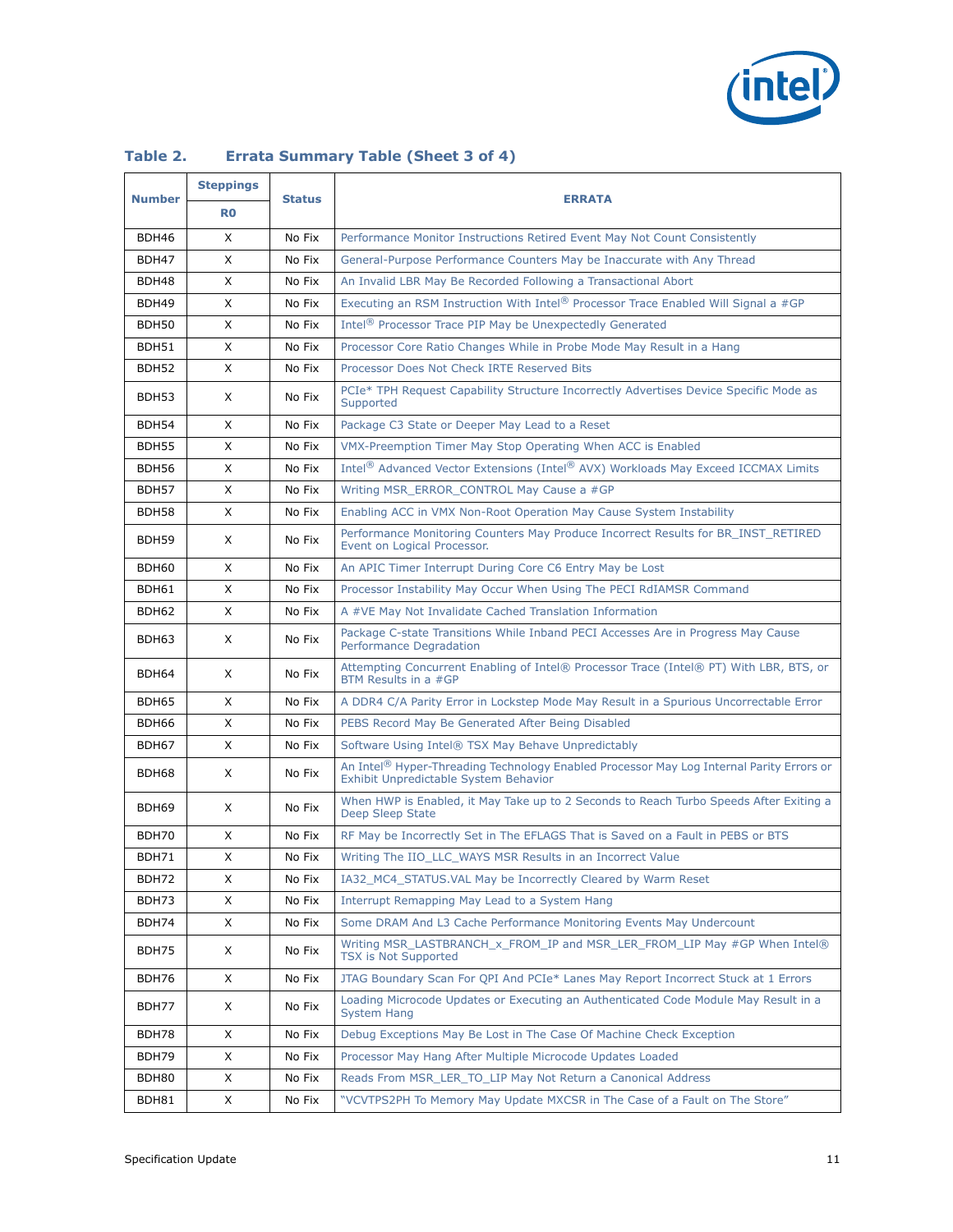

| <b>Number</b> | <b>Steppings</b> | <b>Status</b> | <b>ERRATA</b>                                                                                       |
|---------------|------------------|---------------|-----------------------------------------------------------------------------------------------------|
|               | R <sub>0</sub>   |               |                                                                                                     |
| BDH82         | X                | No Fix        | "Using Intel® TSX Instructions May Lead to Unpredictable System Behavior"                           |
| BDH83         | X                | No Fix        | The System May Hang When Exiting Package C6 State                                                   |
| BDH84         | X                | No Fix        | "Intel® MBM Counters May Report System Memory Bandwidth Incorrectly"                                |
| BDH85         | X                | No Fix        | "A Pending Fixed Interrupt May Be Dispatched Before an Interrupt of The Same Priority<br>Completes" |
| BDH86         | x                | No Fix        | "Instruction Fetch May Cause Machine Check if Page Size Was Changed Without<br>Invalidation"        |

# **Table 2. Errata Summary Table (Sheet 4 of 4)**

# **Specification Changes**

| l Number | <b>SPECIFICATION CHANGES</b>                         |
|----------|------------------------------------------------------|
|          | None for this revision of this specification update. |

# **Specification Clarifications**

| <b>SPECIFICATION CLARIFICATIONS</b>                  |
|------------------------------------------------------|
| None for this revision of this specification update. |

# **Documentation Changes**

| <b>DOCUMENTATION CHANGES</b>                         |
|------------------------------------------------------|
| None for this revision of this specification update. |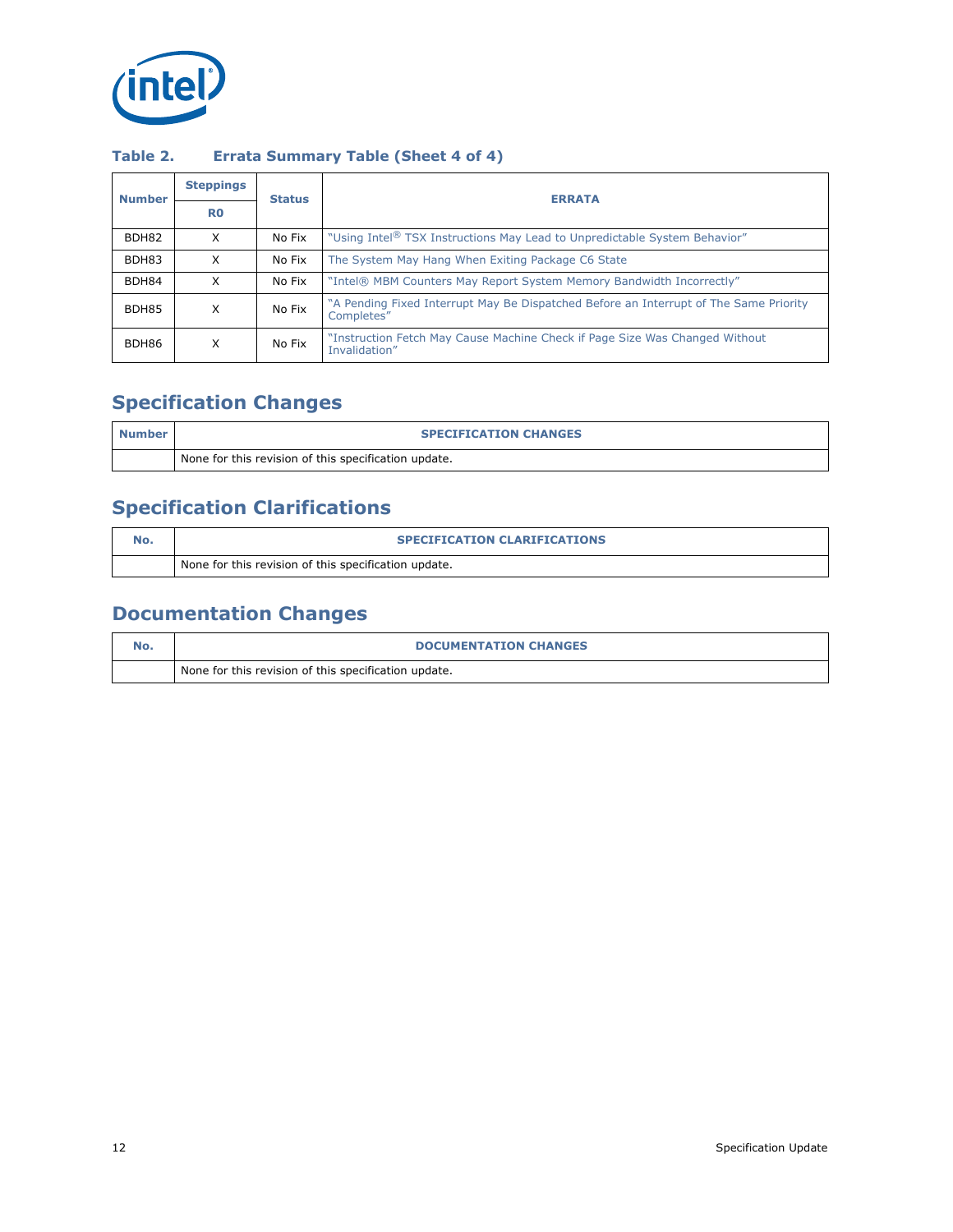

# <span id="page-12-0"></span>**Errata**

<span id="page-12-5"></span><span id="page-12-4"></span><span id="page-12-3"></span><span id="page-12-2"></span><span id="page-12-1"></span>

| <b>BDH1</b>  | <b>Enabling ISOCH Mode May Cause The System to Hang</b>                                                                                                                                                                                                                                                                                                                                      |
|--------------|----------------------------------------------------------------------------------------------------------------------------------------------------------------------------------------------------------------------------------------------------------------------------------------------------------------------------------------------------------------------------------------------|
| Problem:     | When ISOCH (Isochronous) operation is enabled within BIOS, the system may hang<br>and fail to boot.                                                                                                                                                                                                                                                                                          |
| Implication: | Due to this erratum, the system may hang and fail to boot.                                                                                                                                                                                                                                                                                                                                   |
|              | Workaround: It is possible for the BIOS to contain a workaround for this erratum.                                                                                                                                                                                                                                                                                                            |
| Status:      | For the Steppings affected, refer to the Summary Tables of Changes.                                                                                                                                                                                                                                                                                                                          |
| <b>BDH2</b>  | <b>PCI BARs in the Home Agent Will Return Non-Zero Values During</b><br><b>Enumeration</b>                                                                                                                                                                                                                                                                                                   |
| Problem:     | During system initialization the Operating System may access the standard PCI BARs<br>(Base Address Registers). Due to this erratum, accesses to the Home Agent BAR<br>registers (Bus 1; Device 18; Function 0,4; Offsets 0x14-0x24) will return non-zero<br>values.                                                                                                                         |
| Implication: | The operating system may issue a warning. Intel has not observed any functional<br>failures due to this erratum.                                                                                                                                                                                                                                                                             |
|              | Workaround: None identified.                                                                                                                                                                                                                                                                                                                                                                 |
| Status:      | For the Steppings affected, refer to the Summary Tables of Changes.                                                                                                                                                                                                                                                                                                                          |
| <b>BDH3</b>  | <b>PCIe* Header of a Malformed TLP is Logged Incorrectly</b>                                                                                                                                                                                                                                                                                                                                 |
| Problem:     | If a PCIe port receives a malformed TLP (Transaction Layer Packet), an error is logged<br>in the UNCERRSTS register (Device 0; Function 0; Offset 14CH and Device 2-3;<br>Function 0-3; Offset 14CH). Due to this erratum, the header of the malformed TLP is<br>logged incorrectly in the HDRLOG register (Device 0; Function 0; Offset 164H and<br>Device 2-3; Function 0-3; Offset 164H). |
| Implication: | The PCIe header of a malformed TLP is not logged correctly.                                                                                                                                                                                                                                                                                                                                  |
|              | Workaround: None identified.                                                                                                                                                                                                                                                                                                                                                                 |
| Status:      | For the Steppings affected, refer to the Summary Tables of Changes.                                                                                                                                                                                                                                                                                                                          |
| <b>BDH4</b>  | <b>A Malformed TLP May Block ECRC Error Logging</b>                                                                                                                                                                                                                                                                                                                                          |
| Problem:     | If a PCIe* port receives a Malformed TLP that also would generate an ECRC Check<br>Failed error, it should report a Malformed TLP error. When Malformed TLP errors are<br>masked, the processor should report the lower-precedence ECRC Check Failed error<br>but, due to this erratum, it does not.                                                                                         |
| Implication: | Software that relies upon ECRC Check Failed error indication may not behave as<br>expected.                                                                                                                                                                                                                                                                                                  |
|              | Workaround: None identified.                                                                                                                                                                                                                                                                                                                                                                 |
| Status:      | For the Steppings affected, refer to the Summary Tables of Changes.                                                                                                                                                                                                                                                                                                                          |
| <b>BDH5</b>  | The System May Hang During an Intel <sup>®</sup> QuickPath Interconnect<br>(Intel <sup>®</sup> QPI) Slow to Fast Mode Transition                                                                                                                                                                                                                                                             |
| Problem:     | During an Intel QPI slow mode to fast mode transition, the LL_STATUS field of the<br>QPIPCSTS register (Bus 0; Device 8,9,10; Function 0; Offset 0xc0) may not be<br>correctly updated to reflect link readiness.                                                                                                                                                                            |
| Implication: | The system may hang waiting for the QPIPCSTS.LL_STATUS to update.                                                                                                                                                                                                                                                                                                                            |
|              | Workaround: It is possible for the BIOS to contain a workaround for this erratum.                                                                                                                                                                                                                                                                                                            |
| Status:      | For the Steppings affected, refer to the Summary Tables of Changes.                                                                                                                                                                                                                                                                                                                          |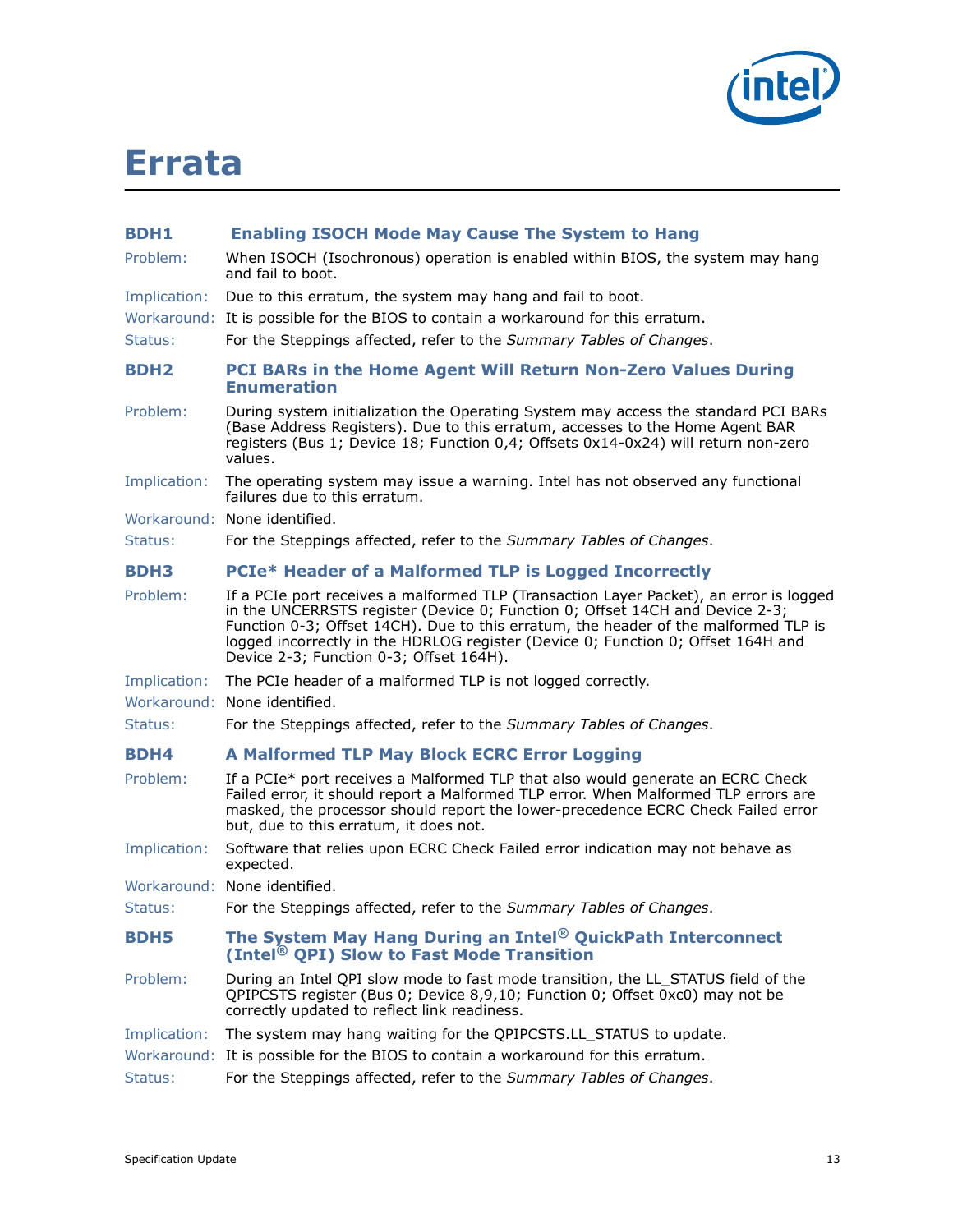

<span id="page-13-2"></span><span id="page-13-1"></span><span id="page-13-0"></span>

| <b>BDH6</b>  | <b>Unexpected Performance Loss When Turbo Disabled</b>                                                                                                                                                                                                        |
|--------------|---------------------------------------------------------------------------------------------------------------------------------------------------------------------------------------------------------------------------------------------------------------|
| Problem:     | When Intel Turbo Boost Technology is disabled by IA32_MISC_ENABLES MSR (416H)<br>TURBO_MODE_DISABLE bit 38, the Ring operating frequency may be below P1<br>operating frequency.                                                                              |
| Implication: | Processor performance may be below expectations for P1 operating frequency.                                                                                                                                                                                   |
|              | Workaround: It is possible for the BIOS to contain a workaround for this erratum.                                                                                                                                                                             |
| Status:      | For the Steppings affected, refer to the Summary Tables of Changes.                                                                                                                                                                                           |
| <b>BDH7</b>  | <b>Attempting to Enter ADR May Lead to Unpredictable System Behavior</b>                                                                                                                                                                                      |
| Problem:     | Due to this erratum, an attempt to transition the memory subsystem to ADR<br>(Asynchronous DRAM Self Refresh) mode may fail.                                                                                                                                  |
| Implication: | This erratum may lead to unpredictable system behavior.                                                                                                                                                                                                       |
|              | Workaround: It is possible for the BIOS to contain a workaround for this erratum.                                                                                                                                                                             |
| Status:      | For the Steppings affected, refer to the Summary Tables of Changes.                                                                                                                                                                                           |
| <b>BDH8</b>  | Exiting From Package C3 or Package C6 With DDR4-2133 May Lead to<br><b>Unpredictable System Behavior</b>                                                                                                                                                      |
| Problem:     | Due to this erratum, with DDR4-2133 memory, exiting from PC3 (package C3) or PC6<br>(package C6) state may lead to unpredictable system behavior.                                                                                                             |
| Implication: | This erratum may lead to unpredictable system behavior.                                                                                                                                                                                                       |
|              | Workaround: It is possible for the BIOS to contain a workaround for this erratum.                                                                                                                                                                             |
| Status:      | For the Steppings affected, refer to the Summary Tables of Changes.                                                                                                                                                                                           |
| <b>BDH9</b>  | The System May Shut Down Unexpectedly During a Warm Reset                                                                                                                                                                                                     |
| Problem:     | Certain complex internal timing conditions present when a warm reset is requested can<br>prevent the orderly completion of in-flight transactions. It is possible under these<br>conditions that the warm reset will fail and trigger a full system shutdown. |
| Implication: | When this erratum occurs, the system will shut down and all machine check error logs<br>will be lost.                                                                                                                                                         |
|              | Workaround: It is possible for the BIOS to contain a workaround for this erratum.                                                                                                                                                                             |
| Status:      | For the Steppings affected, refer to the Summary Tables of Changes.                                                                                                                                                                                           |
| <b>BDH10</b> | <b>CAT May Not Behave as Expected</b>                                                                                                                                                                                                                         |
| Problem:     | Due to this erratum, CAT (Cache Allocation Technology) way enforcement may not<br>behave as configured.                                                                                                                                                       |
| Implication: | When this erratum occurs, cache quality of service quarantees may not be met.                                                                                                                                                                                 |
|              | Workaround: It is possible for the BIOS to contain a workaround for this erratum.                                                                                                                                                                             |
| Status:      | For the Steppings affected, refer to the Summary Tables of Changes.                                                                                                                                                                                           |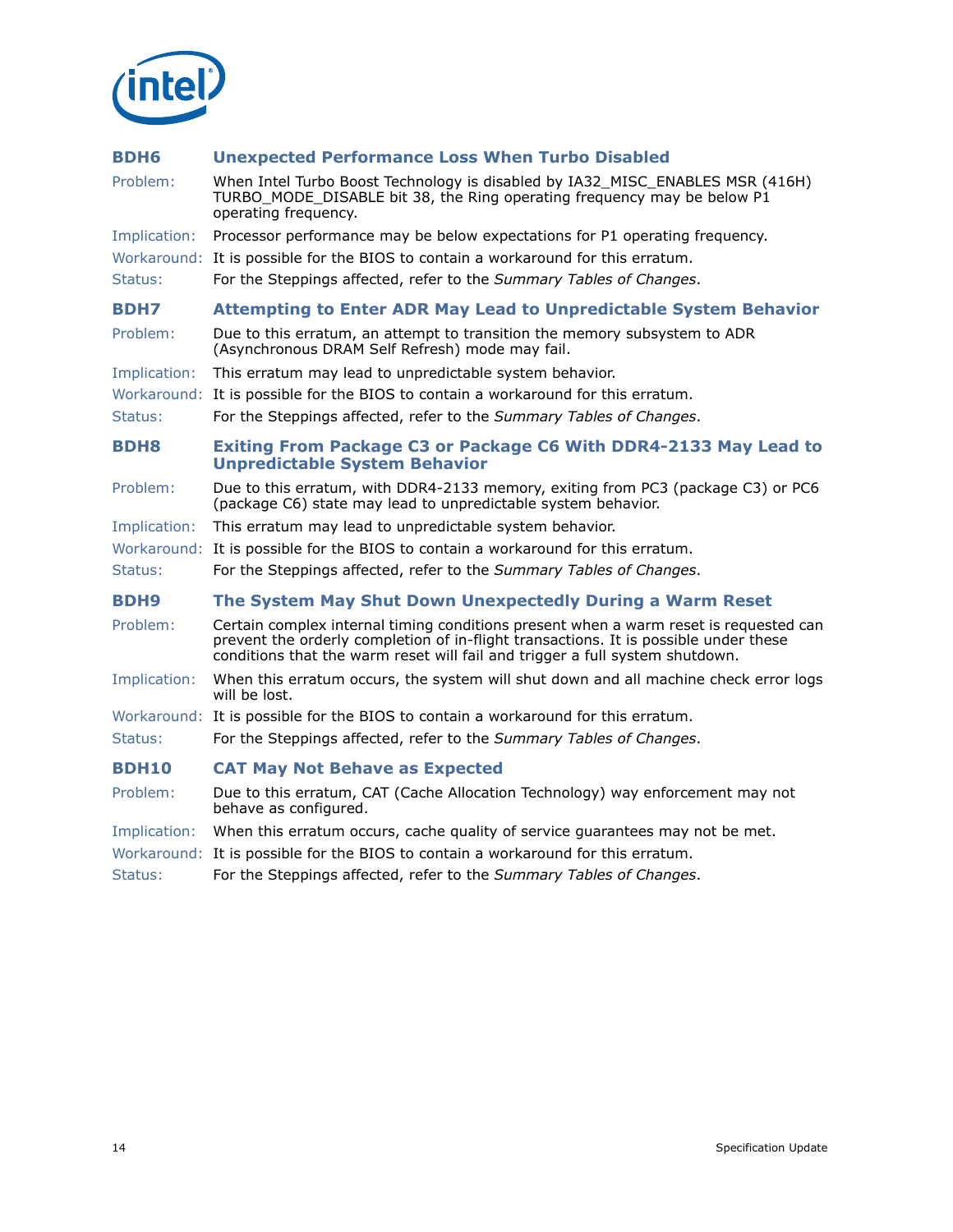

## <span id="page-14-0"></span>**BDH11 LBR, BTS, BTM May Report a Wrong Address when an Exception/ Interrupt Occurs in 64-bit Mode**

- Problem: An exception/interrupt event should be transparent to the LBR (Last Branch Record), BTS (Branch Trace Store) and BTM (Branch Trace Message) mechanisms. However, during a specific boundary condition where the exception/interrupt occurs right after the execution of an instruction at the lower canonical boundary (0x00007FFFFFFFFFFF) in 64-bit mode, the LBR return registers will save a wrong return address with bits  $63$ to 48 incorrectly sign extended to all 1's. Subsequent BTS and BTM operations which report the LBR will also be incorrect.
- Implication: LBR, BTS and BTM may report incorrect information in the event of an exception/interrupt.

Workaround: None identified.

Status: For the Steppings affected, refer to the *Summary Tables of Changes*.

## <span id="page-14-1"></span>**BDH12 EFLAGS Discrepancy on Page Faults and on EPT-Induced VM Exits after a Translation Change**

- Problem: EFLAGS Discrepancy on Page Faults and on EPT-Induced VM Exits after a Translation Change
- Problem: This erratum is regarding the case where paging structures are modified to change a linear address from writable to non-writable without software performing an appropriate TLB invalidation. When a subsequent access to that address by a specific instruction (ADD, AND, BTC, BTR, BTS, CMPXCHG, DEC, INC, NEG, NOT, OR, ROL/ROR, SAL/SAR/SHL/SHR, SHLD, SHRD, SUB, XOR, and XADD) causes a page fault or an EPTinduced VM exit, the value saved for EFLAGS may incorrectly contain the arithmetic flag values that the EFLAGS register would have held had the instruction completed without fault or VM exit. For page faults, this can occur even if the fault causes a VM exit or if its delivery causes a nested fault.
- Implication: None identified. Although the EFLAGS value saved by an affected event (a page fault or an EPT-induced VM exit) may contain incorrect arithmetic flag values, Intel has not identified software that is affected by this erratum. This erratum will have no further effects once the original instruction is restarted because the instruction will produce the same results as if it had initially completed without fault or VM exit.
- Workaround: If the handler of the affected events inspects the arithmetic portion of the saved EFLAGS value, then system software should perform a synchronized paging structure modification and TLB invalidation.
- Status: For the Steppings affected, refer to the *Summary Tables of Changes*.
- <span id="page-14-2"></span>**BDH13 MCi\_Status Overflow Bit May Be Incorrectly Set on a Single Instance of a DTLB Error**
- Problem: A single Data Translation Look Aside Buffer (DTLB) error can incorrectly set the Overflow (bit [62]) in the MCi\_Status register. A DTLB error is indicated by MCA error code (bits [15:0]) appearing as binary value, 000x 0000 0001 0100, in the MCi\_Status register.
- Implication: Due to this erratum, the Overflow bit in the MCi\_Status register may not be an accurate indication of multiple occurrences of DTLB errors. There is no other impact to normal processor functionality.
- Workaround: None identified.
- Status: For the Steppings affected, refer to the *Summary Tables of Changes*.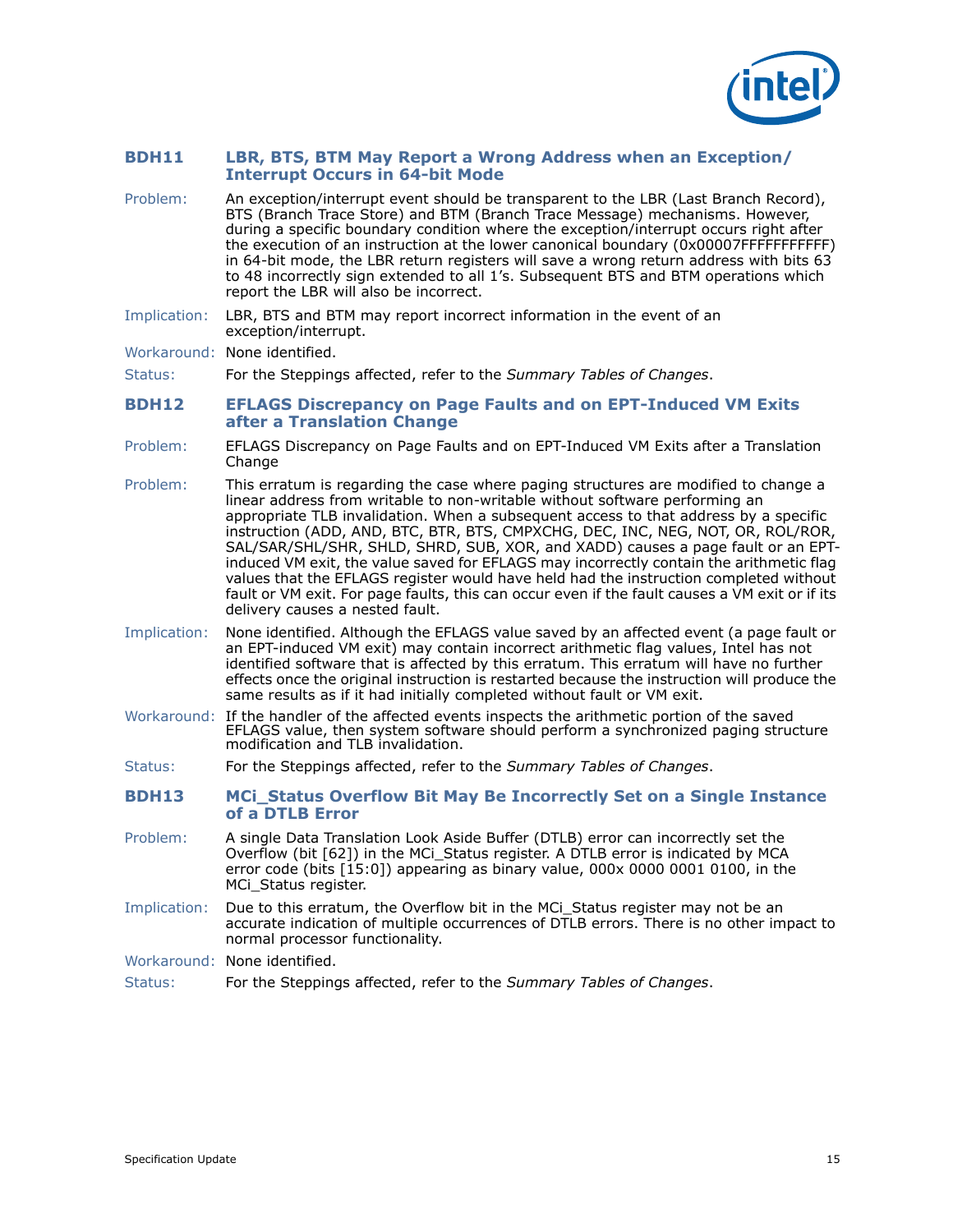

# <span id="page-15-0"></span>**BDH14 LER MSRs May Be Unreliable**

Problem: Due to certain internal processor events, updates to the LER (Last Exception Record) MSRs, MSR\_LER\_FROM\_LIP (1DDH) and MSR\_LER\_TO\_LIP (1DEH), may happen when no update was expected.

Implication: The values of the LER MSRs may be unreliable.

Workaround: None Identified.

Status: For the Steppings affected, refer to the *Summary Tables of Changes*.

- <span id="page-15-1"></span>**BDH15 MONITOR or CLFLUSH on the Local XAPIC's Address Space Results in Hang**
- Problem: If the target linear address range for a MONITOR or CLFLUSH is mapped to the local xAPIC's address space, the processor will hang.
- Implication: When this erratum occurs, the processor will hang. The local xAPIC's address space must be uncached. The MONITOR instruction only functions correctly if the specified linear address range is of the type write-back. CLFLUSH flushes data from the cache. Intel has not observed this erratum with any commercially available software.
- Workaround: Do not execute MONITOR or CLFLUSH instructions on the local xAPIC address space.
- Status: For the Steppings affected, refer to the *Summary Tables of Changes*.

# <span id="page-15-2"></span>**BDH16 #GP on Segment Selector Descriptor that Straddles Canonical Boundary May Not Provide Correct Exception Error Code**

- Problem: During a #GP (General Protection Exception), the processor pushes an error code on to the exception handler's stack. If the segment selector descriptor straddles the canonical boundary, the error code pushed onto the stack may be incorrect.
- Implication: An incorrect error code may be pushed onto the stack. Intel has not observed this erratum with any commercially available software.
- Workaround: None identified.
- Status: For the Steppings affected, refer to the *Summary Tables of Changes*.

## <span id="page-15-3"></span>**BDH17 FREEZE\_WHILE\_SMM Does Not Prevent Event From Pending PEBS During SMM**

- Problem: In general, a PEBS record should be generated on the first count of the event after the counter has overflowed. However, IA32\_DEBUGCTL\_MSR.FREEZE\_WHILE\_SMM (MSR 1D9H, bit [14]) prevents performance counters from counting during SMM (System Management Mode). Due to this erratum, if
	- 1. A performance counter overflowed before an SMI
	- 2. A PEBS record has not yet been generated because another count of the event has not occurred.
	- 3. The monitored event occurs during SMM then a PEBS record will be saved after the next RSM instruction. When FREEZE\_WHILE\_SMM is set, a PEBS should not be generated until the event occurs outside of SMM.
- Implication: A PEBS record may be saved after an RSM instruction due to the associated performance counter detecting the monitored event during SMM; even when FREEZE\_WHILE\_SMM is set.
- Workaround: None identified.
- Status: For the Steppings affected, refer to the *Summary Tables of Changes*.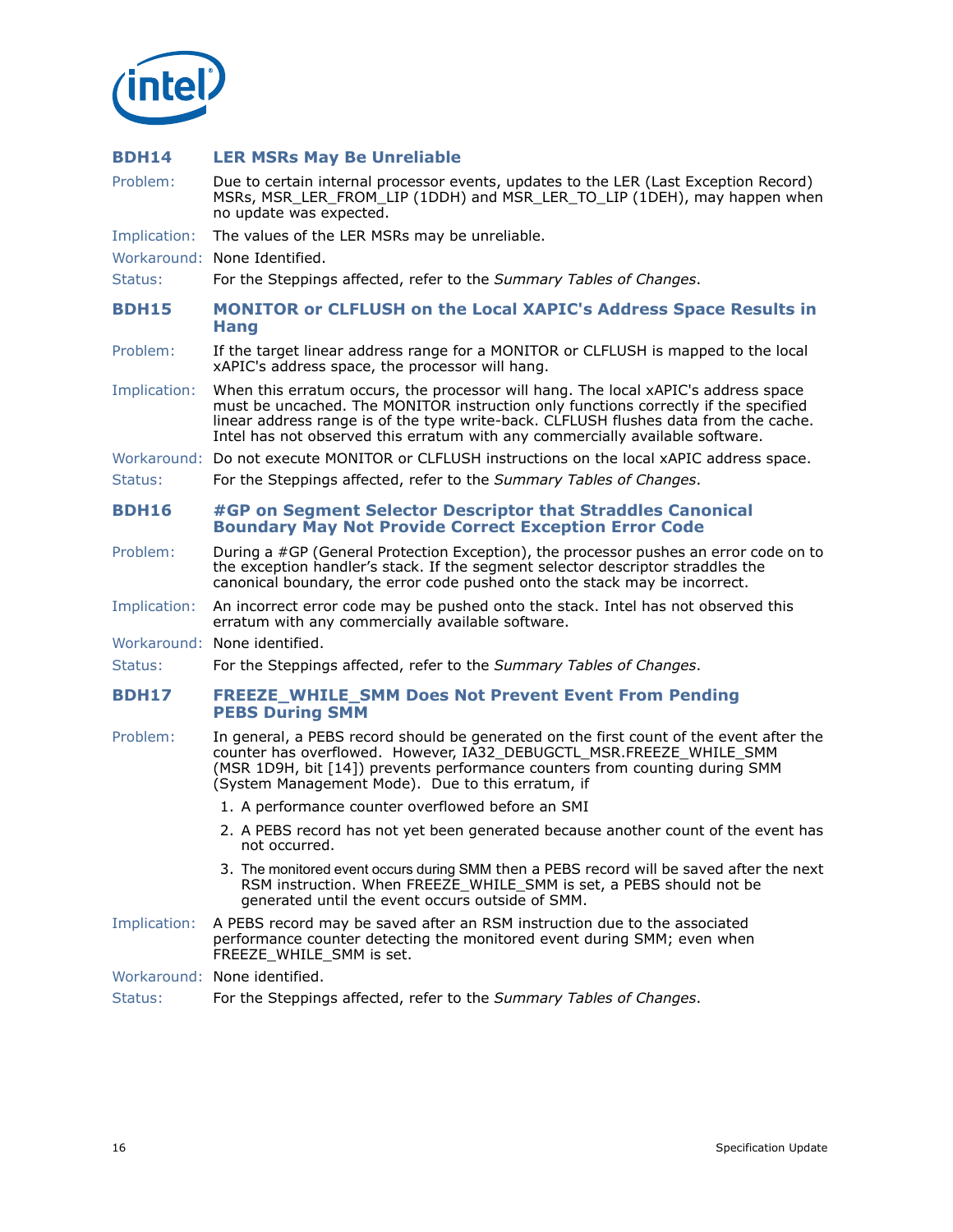

# <span id="page-16-0"></span>**BDH18 APIC Error "Received Illegal Vector" May be Lost**

<span id="page-16-4"></span><span id="page-16-3"></span><span id="page-16-2"></span><span id="page-16-1"></span>

| Problem:     | APIC (Advanced Programmable Interrupt Controller) may not update the ESR (Error<br>Status Register) flag Received Illegal Vector bit [6] properly when an illegal vector error<br>is received on the same internal clock that the ESR is being written (as part of the<br>write-read ESR access flow). The corresponding error interrupt will also not be<br>generated for this case.                                                                       |
|--------------|-------------------------------------------------------------------------------------------------------------------------------------------------------------------------------------------------------------------------------------------------------------------------------------------------------------------------------------------------------------------------------------------------------------------------------------------------------------|
| Implication: | Due to this erratum, an incoming illegal vector error may not be logged into ESR<br>properly and may not generate an error interrupt.                                                                                                                                                                                                                                                                                                                       |
|              | Workaround: None identified.                                                                                                                                                                                                                                                                                                                                                                                                                                |
| Status:      | For the Steppings affected, refer to the Summary Tables of Changes.                                                                                                                                                                                                                                                                                                                                                                                         |
| <b>BDH19</b> | <b>Performance Monitor Precise Instruction Retired Event May Present</b><br><b>Wrong Indications</b>                                                                                                                                                                                                                                                                                                                                                        |
| Problem:     | When the PDIR (Precise Distribution for Instructions Retired) mechanism is activated<br>(INST_RETIRED.ALL (event C0H, umask value 00H) on Counter 1 programmed in PEBS<br>mode), the processor may return wrong PEBS/PMI interrupts and/or incorrect counter<br>values if the counter is reset with a SAV below 100 (Sample-After-Value is the counter<br>reset value software programs in MSR IA32 PMC1[47:0] in order to control interrupt<br>frequency). |
| Implication: | Due to this erratum, when using low SAV values, the program may get incorrect PEBS<br>or PMI interrupts and/or an invalid counter state.                                                                                                                                                                                                                                                                                                                    |
|              | Workaround: The sampling driver should avoid using SAV<100.                                                                                                                                                                                                                                                                                                                                                                                                 |
| Status:      | For the Steppings affected, refer to the Summary Tables of Changes.                                                                                                                                                                                                                                                                                                                                                                                         |
|              |                                                                                                                                                                                                                                                                                                                                                                                                                                                             |
| <b>BDH20</b> | <b>CRO.CD Is Ignored in VMX Operation</b>                                                                                                                                                                                                                                                                                                                                                                                                                   |
| Problem:     | If CR0.CD=1, the MTRRs and PAT should be ignored and the UC memory type should be<br>used for all memory accesses. Due to this erratum, a logical processor in VMX<br>operation will operate as if CRO.CD=0 even if that bit is set to 1.                                                                                                                                                                                                                   |
| Implication: | Algorithms that rely on cache disabling may not function properly in VMX operation.                                                                                                                                                                                                                                                                                                                                                                         |
|              | Workaround: Algorithms that rely on cache disabling should not be executed in VMX root operation.                                                                                                                                                                                                                                                                                                                                                           |
| Status:      | For the Steppings affected, refer to the Summary Tables of Changes.                                                                                                                                                                                                                                                                                                                                                                                         |
| <b>BDH21</b> | N/A. Erratum has been removed                                                                                                                                                                                                                                                                                                                                                                                                                               |
| <b>BDH22</b> | <b>Execution of VAESIMC or VAESKEYGENASSIST With An Illegal Value</b><br>for VEX. vvvv May Produce a #NM Exception                                                                                                                                                                                                                                                                                                                                          |
| Problem:     | The VAESIMC and VAESKEYGENASSIST instructions should produce a #UD (Invalid-<br>Opcode) exception if the value of the vvvv field in the VEX prefix is not 1111b. Due to<br>this erratum, if CR0.TS is "1", the processor may instead produce a #NM (Device-Not-<br>Available) exception.                                                                                                                                                                    |
| Implication: | Due to this erratum, some undefined instruction encodings may produce a #NM instead<br>of a #UD exception.                                                                                                                                                                                                                                                                                                                                                  |
|              | Workaround: Software should always set the vvvv field of the VEX prefix to 1111b for instances of<br>the VAESIMC and VAESKEYGENASSIST instructions.                                                                                                                                                                                                                                                                                                         |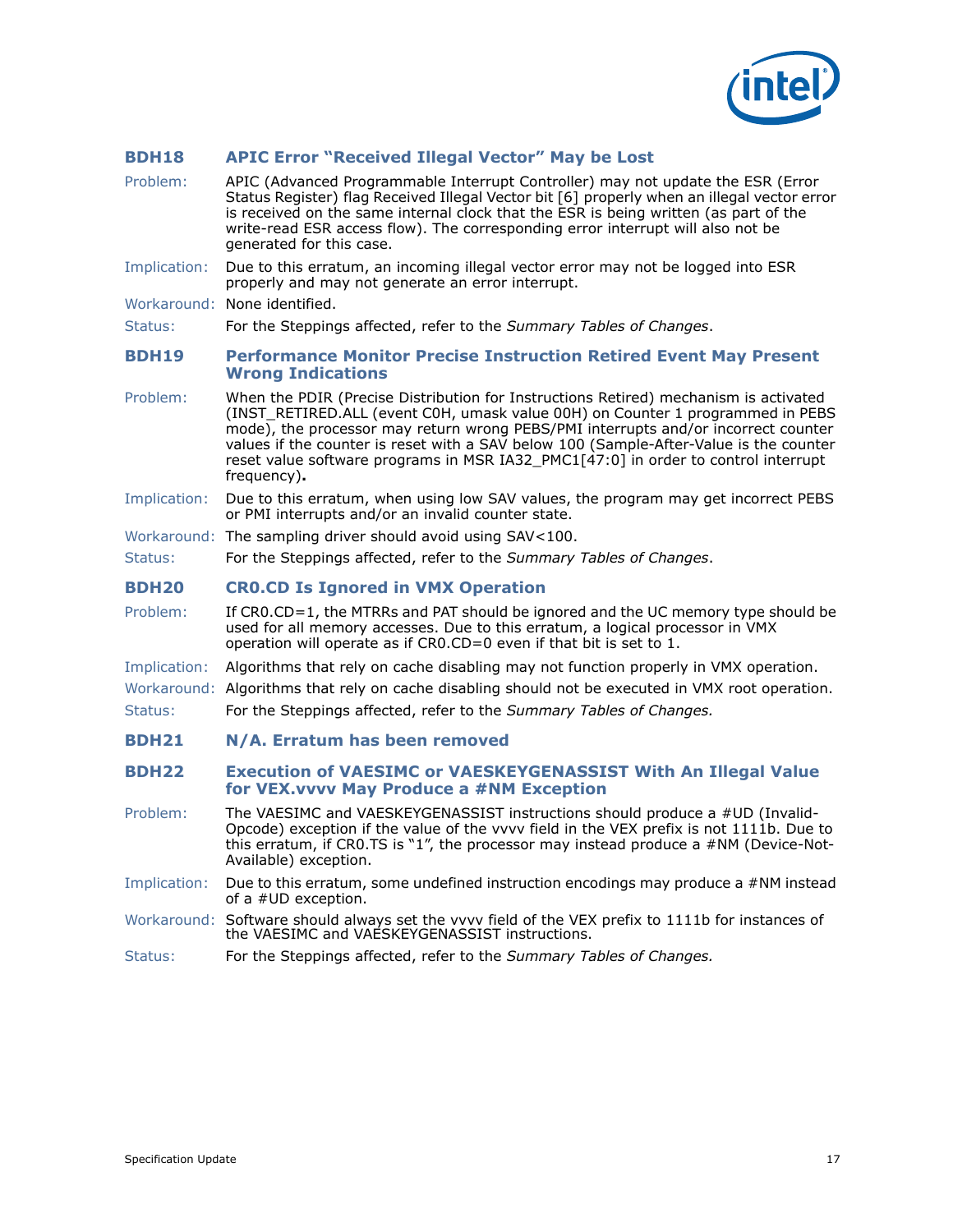

# <span id="page-17-0"></span>**BDH23 Interrupt From Local APIC Timer May Not Be Detectable While Being Delivered**

- Problem: If the local-APIC timer's CCR (current-count register) is 0, software should be able to determine whether a previously generated timer interrupt is being delivered by first reading the delivery-status bit in the LVT timer register and then reading the bit in the IRR (interrupt-request register) corresponding to the vector in the LVT timer register. If both values are read as 0, no timer interrupt should be in the process of being delivered. Due to this erratum, a timer interrupt may be delivered even if the CCR is 0 and the LVT and IRR bits are read as 0. This can occur only if the DCR (Divide Configuration Register) is greater than or equal to 4. The erratum does not occur if software writes zero to the Initial Count Register before reading the LVT and IRR bits.
- Implication: Software that relies on reads of the LVT and IRR bits to determine whether a timer interrupt is being delivered may not operate properly.
- Workaround: Software that uses the local-APIC timer must be prepared to handle the timer interrupts, even those that would not be expected based on reading CCR and the LVT and IRR bits; alternatively, software can avoid the problem by writing zero to the Initial Count Register before reading the LVT and IRR bits.
- Status: For the Steppings affected, refer to the *Summary Tables of Changes.*

## <span id="page-17-1"></span>**BDH24 Pending x87 FPU Exceptions (#MF) May be Signaled Earlier Than Expected**

Problem: x87 instructions that trigger #MF normally service interrupts before the #MF. Due to this erratum, if an instruction that triggers #MF is executed while Enhanced Intel<br>SpeedStep® Technology transitions, Intel® Turbo Boost Technology transitions, or Thermal Monitor events occur, the pending #MF may be signaled before pending interrupts are serviced.

#### Implication: Software may observe #MF being-signaled before pending interrupts are serviced.

- Workaround: None identified.
- Status: For the Steppings affected, refer to the *Summary Tables of Changes.*

#### <span id="page-17-2"></span>**BDH25 DR6.B0-B3 May Not Report All Breakpoints Matched When a MOV/POP SS is Followed by a Store or an MMX Instruction**

- Problem: Normally, data breakpoints matches that occur on a MOV SS, r/m or POP SS will not cause a debug exception immediately after MOV/POP SS but will be delayed until the instruction boundary following the next instruction is reached. After the debug exception occurs, DR6.B0-B3 bits will contain information about data breakpoints matched during the MOV/POP SS as well as breakpoints detected by the following instruction. Due to this erratum, DR6.B0-B3 bits may not contain information about data breakpoints matched during the MOV/POP SS when the following instruction is either an MMX instruction that uses a memory addressing mode with an index or a store instruction.
- Implication: When this erratum occurs, DR6 may not contain information about all breakpoints matched. This erratum will not be observed under the recommended usage of the MOV SS,r/m or POP SS instructions (that is, following them only with an instruction that writes (E/R)SP).

Workaround: None identified.

Status: For the Steppings affected, refer to the *Summary Tables of Changes.*

## <span id="page-17-3"></span>**BDH26 VEX.L is Not Ignored with VCVT\*2SI Instructions**

- Problem: The VEX.L bit should be ignored for the VCVTSS2SI, VCVTSD2SI, VCVTTSS2SI, and VCVTTSD2SI instructions, however due to this erratum the VEX.L bit is not ignored and will cause a #UD.
- Implication: Unexpected #UDs will be seen when the VEX.L bit is set to 1 with VCVTSS2SI, VCVTSD2SI, VCVTTSS2SI, and VCVTTSD2SI instructions.
- Workaround: Software should ensure that the VEX.L bit is set to 0 for all scalar instructions.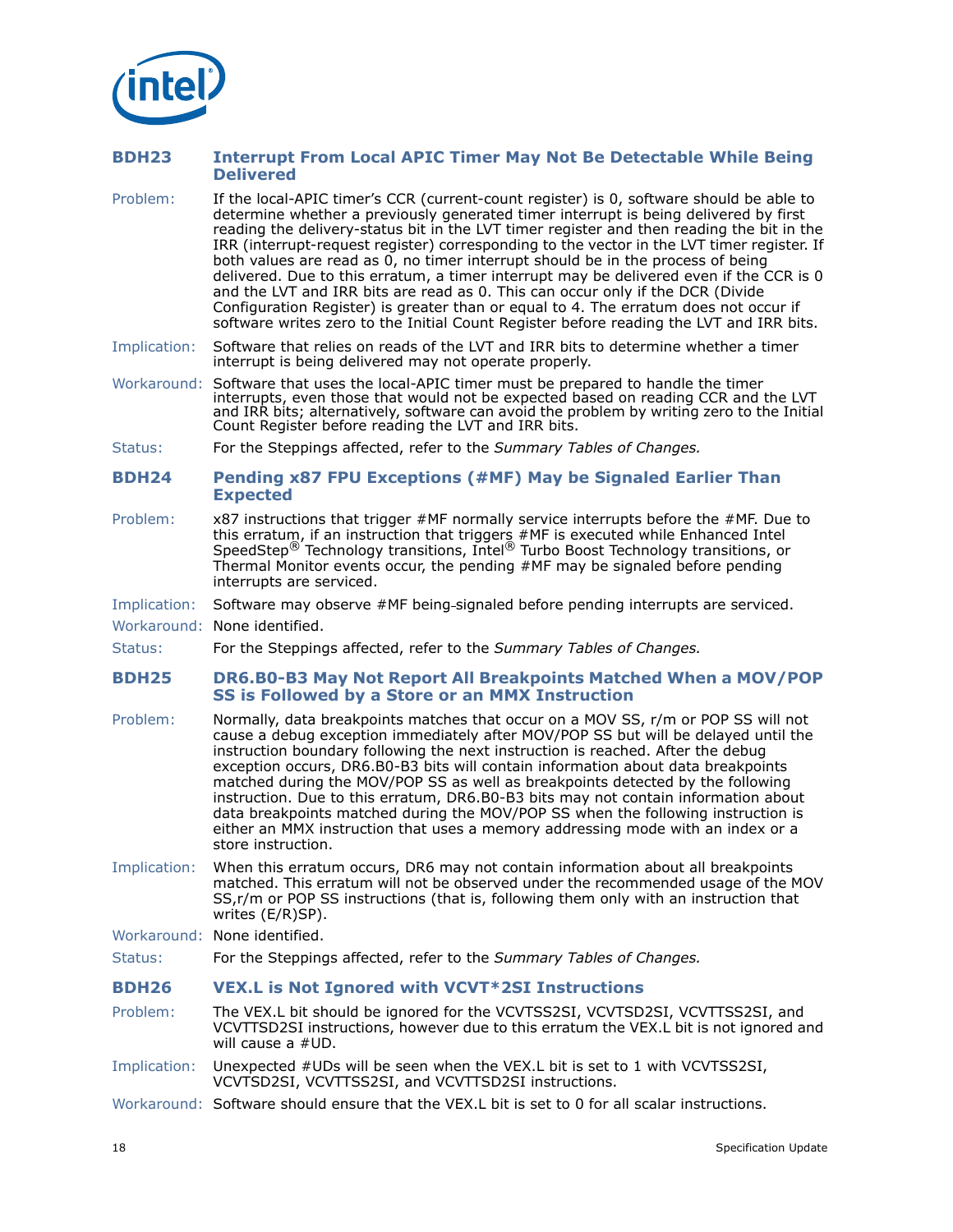

Status: For the Steppings affected, refer to the *Summary Tables of Changes.*

# <span id="page-18-0"></span>**BDH27 Processor May Livelock During On Demand Clock Modulation**

- Problem: The processor may livelock when (1) a processor thread has enabled on demand clock modulation via bit 4 of the IA32\_CLOCK\_MODULATION MSR (19AH) and the clock modulation duty cycle is set to 12.5% (02H in bits 3:0 of the same MSR), and (2) the other processor thread does not have on demand clock modulation enabled and that thread is executing a stream of instructions with the lock prefix that either split a cacheline or access UC memory.
- Implication: Program execution may stall on both threads of the core subject to this erratum.
- Workaround: This erratum will not occur if clock modulation is enabled on all threads when using on demand clock modulation or if the duty cycle programmed in the IA32\_CLOCK\_MODULATION MSR is 18.75% or higher.
- Status: For the Steppings affected, refer to the *Summary Tables of Changes.*

## <span id="page-18-1"></span>**BDH28 Performance Monitor Events OTHER\_ASSISTS.AVX\_TO\_SSE And OTHER\_ASSISTS.SSE\_TO\_AVX May Over Count**

- Problem: The Performance Monitor events OTHER\_ASSISTS.AVX\_TO\_SSE (Event C1H; Umask 08H) and OTHER\_ASSISTS.SSE\_TO\_AVX (Event C1H; Umask 10H) incorrectly increment and over count when an HLE (Hardware Lock Elision) abort occurs.
- Implication: The Performance Monitor Events OTHER\_ASSISTS.AVX\_TO\_SSE And OTHER\_ASSISTS.SSE\_TO\_AVX may over count.
- Workaround: None identified.
- Status: For the Steppings affected, refer to the *Summary Tables of Changes.*
- <span id="page-18-2"></span>**BDH29 Performance Monitor Event DSB2MITE\_SWITCHES.COUNT May Over Count**
- Problem: The Performance Monitor Event DSB2MITE\_SWITCHES.COUNT (Event ABH; Umask 01H) should count the number of DSB (Decode Stream Buffer) to MITE (Macro Instruction Translation Engine) switches. Due to this erratum, the DSB2MITE\_SWITCHES.COUNT event will count speculative switches and cause the count to be higher than expected.
- Implication: The Performance Monitor Event DSB2MITE\_SWITCHES.COUNT may report count higher than expected.
- Workaround: None identified.

Status: For the Steppings affected, refer to the *Summary Tables of Changes.*

## <span id="page-18-3"></span>**BDH30 Timed MWAIT May Use Deadline of a Previous Execution**

- Problem: A timed MWAIT instruction specifies a TSC deadline for execution resumption. If a wake event causes execution to resume before the deadline is reached, a subsequent timed MWAIT instruction may incorrectly use the deadline of the previous timed MWAIT when that previous deadline is earlier than the new one.
- Implication: A timed MWAIT may end earlier than expected.
- Workaround: It is possible for the BIOS to contain a workaround for this erratum.
- Status: For the Steppings affected, refer to the *Summary Tables of Changes.*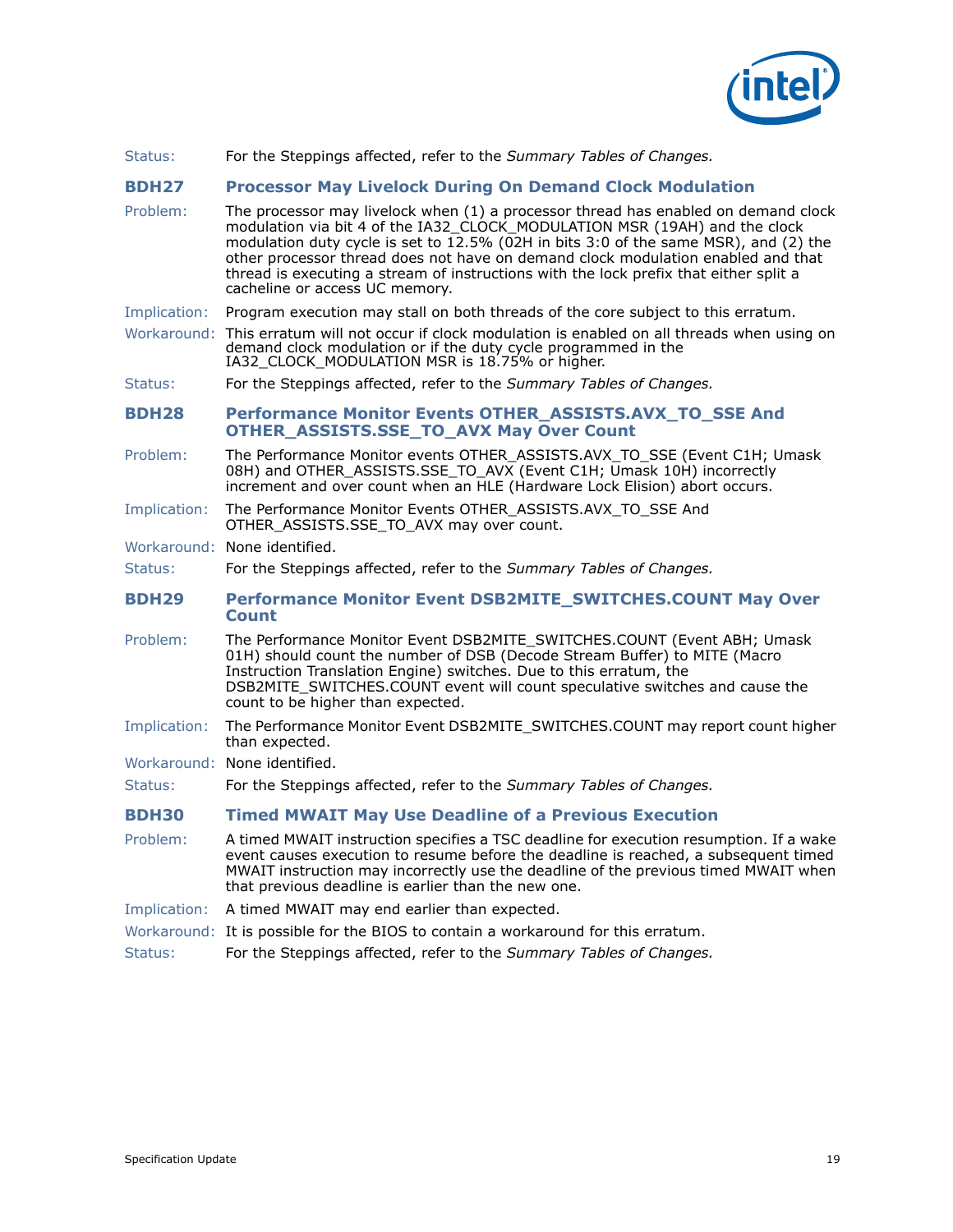

# <span id="page-19-0"></span>**BDH31 IA32\_VMX\_VMCS\_ENUM MSR (48AH) Does Not Properly Report The Highest Index Value Used For VMCS Encoding**

- Problem: IA32\_VMX\_VMCS\_ENUM MSR (48AH) bits 9:1 report the highest index value used for any VMCS encoding. Due to this erratum, the value 21 is returned in bits 9:1 although there is a VMCS field whose encoding uses the index value 23.
- Implication: Software that uses the value reported in IA32 VMX VMCS\_ENUM[9:1] to read and write all VMCS fields may omit one field.
- Workaround: None identified.
- Status: For the Steppings affected, refer to the *Summary Tables of Changes.*
- <span id="page-19-1"></span>**BDH32 Incorrect FROM\_IP Value For an RTM Abort in BTM or BTS May be Observed**
- Problem: During RTM (Restricted Transactional Memory) operation when branch tracing is enabled using BTM (Branch Trace Message) or BTS (Branch Trace Store), the incorrect EIP value (From\_IP pointer) may be observed for an RTM abort.
- Implication: Due to this erratum, the From IP pointer may be the same as that of the immediately preceding taken branch.
- Workaround: None identified.
- Status: For the Steppings affected, refer to the *Summary Tables of Changes.*

## <span id="page-19-2"></span>**BDH33 Locked Load Performance Monitoring Events May Under Count**

- Problem: The performance monitoring events MEM\_TRANS\_RETIRED.LOAD\_LATENCY (Event CDH; Umask 01H), MEM\_LOAD\_RETIRED.L2\_HIT (Event D1H; Umask 02H), and MEM\_UOPS\_RETIRED.LOCKED (Event DOH; Umask 20H) should count the number of locked loads. Due to this erratum, these events may under count for locked transactions that hit the L2 cache.
- Implication: The above event count will under count on locked loads hitting the L2 cache.
- Workaround: None identified.
- Status: For the Steppings affected, refer to the *Summary Tables of Changes.*

## <span id="page-19-3"></span>**BDH34 Transactional Abort May Cause an Incorrect Branch Record**

- Problem: If an Intel<sup>®</sup> Transactional Synchronization Extensions (Intel<sup>®</sup> TSX) transactional abort event occurs during a string instruction, the From-IP in the LBR (Last Branch Record) is not correctly reported.
- Implication: Due to this erratum, an incorrect FROM-IP on the top of LBR stack may be observed.

Workaround: None identified.

Status: For the Steppings affected, refer to the *Summary Tables of Changes.*

# <span id="page-19-4"></span>**BDH35 PMI May be Signaled More Than Once For Performance Monitor Counter Overflow**

- Problem: Due to this erratum, PMI (Performance Monitoring Interrupt) may be repeatedly issued until the counter overflow bit is cleared in the overflowing counter.
- Implication: Multiple PMIs may be received when a performance monitor counter overflows.
- Workaround: None identified. If the PMI is programmed to generate an NMI, software may delay the EOI (end-of- Interrupt) register write for the interrupt until after the overflow indications have been cleared.
- Status: For the Steppings affected, refer to the *Summary Tables of Changes.*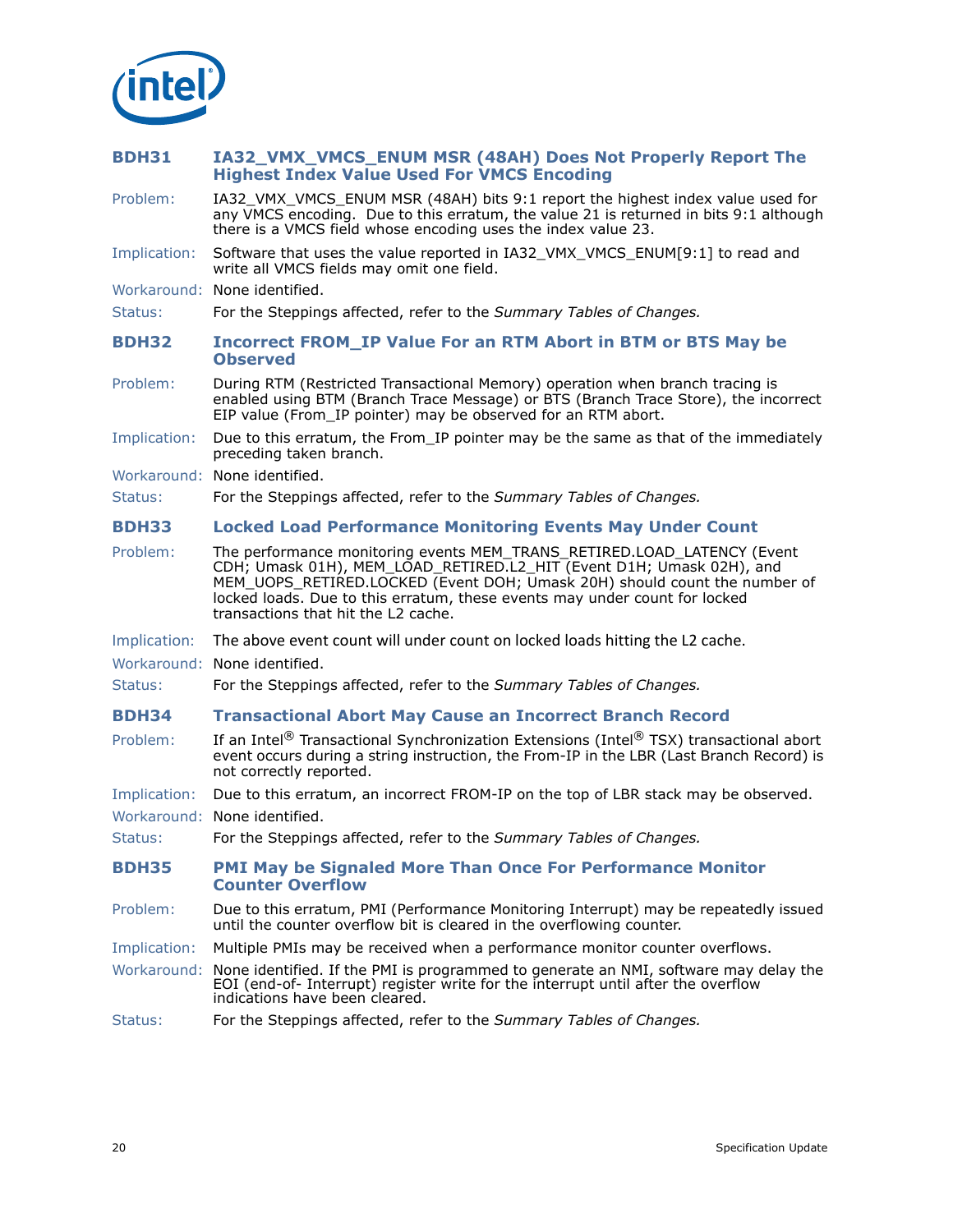

## <span id="page-20-0"></span>**BDH36 Execution of FXSAVE or FXRSTOR With the VEX Prefix May Produce a #NM Exception**

- Problem: Attempt to use FXSAVE or FXRSTOR with a VEX prefix should produce a #UD (Invalid-Opcode) exception. If either the TS or EM flag bits in CR0 are set, a #NM (device-notavailable) exception will be raised instead of  $\#$ UD exception.
- Implication: Due to this erratum a #NM exception may be signaled instead of a #UD exception on an FXSAVE or an FXRSTOR with a VEX prefix.
- Workaround: Software should not use FXSAVE or FXRSTOR with the VEX prefix.
- Status: For the Steppings affected, refer to the *Summary Tables of Changes.*

<span id="page-20-1"></span>**BDH37 VM Exit May Set IA32\_EFER.NXE When IA32\_MISC\_ENABLE Bit 34 is Set to 1**

- Problem: When "XD Bit Disable" in the IA32\_MISC\_ENABLE MSR (1A0H) bit 34 is set to 1, it should not be possible to enable the "execute disable" feature by setting IA32\_EFER.NXE. Due to this erratum, a VM exit that occurs with the 1-setting of the "load IA32\_EFER" VM-exit control may set IA32\_EFER.NXE even if IA32\_MISC\_ENABLE bit 34 is set to 1. This erratum can occur only if IA32\_MISC\_ENABLE bit 34 was set by guest software in VMX non-root operation.
- Implication: Software in VMX root operation may execute with the "execute disable" feature enabled despite the fact that the feature should be disabled by the IA32\_MISC\_ENABLE MSR. Intel has not observed this erratum with any commercially available software.
- Workaround: A virtual-machine monitor should not allow guest software to write to the IA32\_MISC\_ENABLE MSR.
- Status: For the Steppings affected, refer to the *Summary Tables of Changes.*

<span id="page-20-2"></span>**BDH38 A MOV to CR3 When EPT is Enabled May Lead to an Unexpected Page Fault or an Incorrect Page Translation**

- Problem: If EPT (extended page tables) is enabled, a MOV to CR3 or VMFUNC may be followed by an unexpected page fault or the use of an incorrect page translation.
- Implication: Guest software may crash or experience unpredictable behavior as a result of this erratum.
- Workaround: It is possible for the BIOS to contain a workaround for this erratum.
- Status: For the Steppings affected, refer to the *Summary Tables of Changes.*
- <span id="page-20-3"></span>**BDH39 Intel® Processor Trace Packet Generation May Stop Sooner Than Expected**
- Problem: Setting the STOP bit (bit 4) in a Table of Physical Addresses entry directs the processor to stop Intel PT (Processor Trace) packet generation when the associated output region is filled. The processor indicates this has occurred by setting the Stopped bit (bit 5) of IA32\_RTIT\_STATUS MSR (571H). Due to this erratum, packet generation may stop earlier than expected.
- Implication: When this erratum occurs, the OutputOffset field (bits [62:32]) of the IA32\_RTIT\_OUTPUT\_MASK\_PTRS MSR (561H) holds a value that is less than the size of the output region which triggered the STOP condition; Intel PT analysis software should not attempt to decode packet data bytes beyond the OutputOffset.

Workaround: None identified.

Status: For the Steppings affected, refer to the *Summary Tables of Changes.*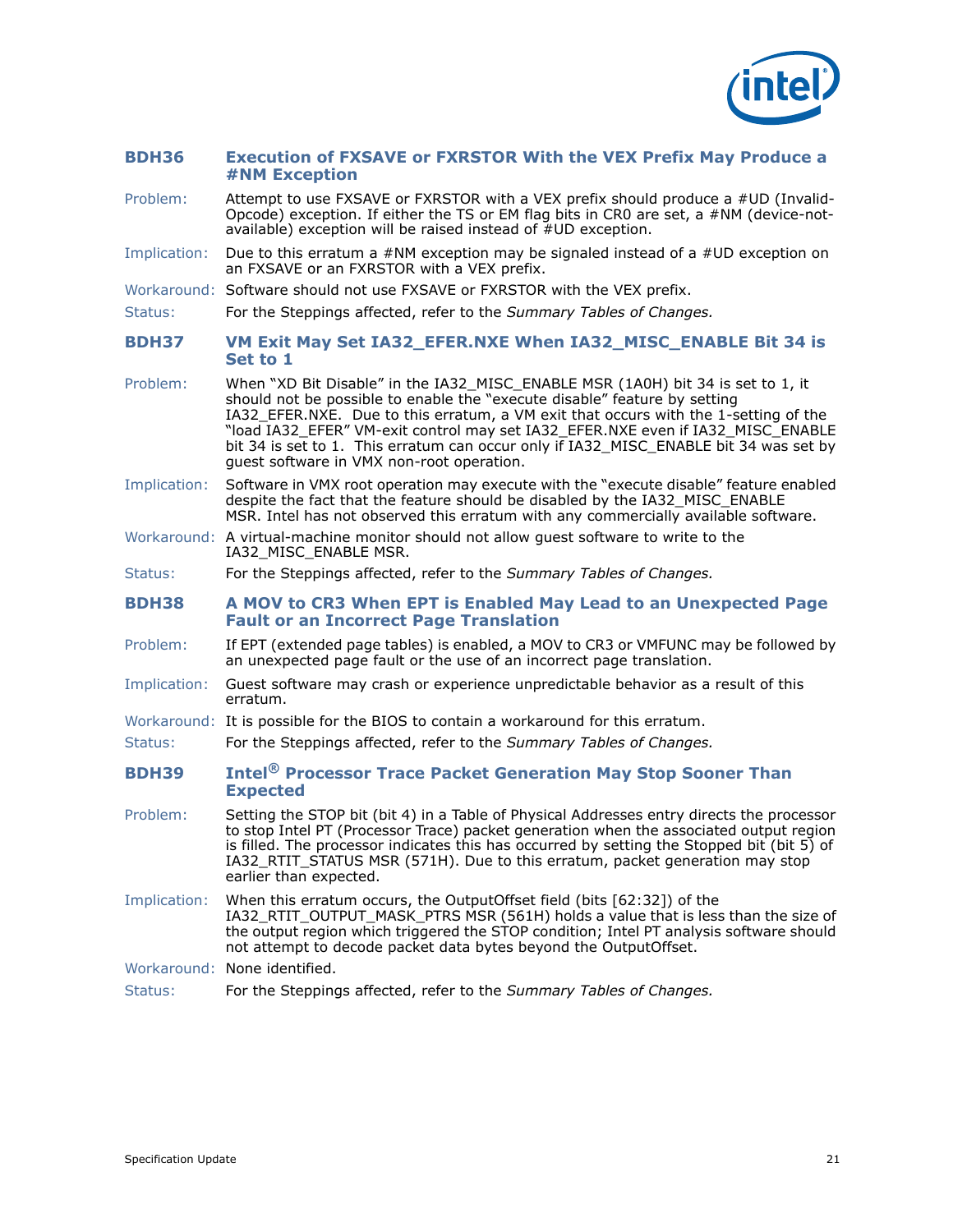

# <span id="page-21-0"></span>**BDH40 PEBS Eventing IP Field May be Incorrect After Not-Taken Branch**

<span id="page-21-4"></span><span id="page-21-3"></span><span id="page-21-2"></span><span id="page-21-1"></span>

| Problem:     | When a PEBS (Precise-Event-Based-Sampling) record is logged immediately after a<br>not-taken conditional branch (Jcc instruction), the Eventing IP field should contain the<br>address of the first byte of the Jcc instruction. Due to this erratum, it may instead<br>contain the address of the instruction preceding the Jcc instruction.                                                                                                |
|--------------|----------------------------------------------------------------------------------------------------------------------------------------------------------------------------------------------------------------------------------------------------------------------------------------------------------------------------------------------------------------------------------------------------------------------------------------------|
| Implication: | Performance monitoring software using PEBS may incorrectly attribute PEBS events<br>that occur on a Jcc to the preceding instruction.                                                                                                                                                                                                                                                                                                        |
|              | Workaround: None identified.                                                                                                                                                                                                                                                                                                                                                                                                                 |
| Status:      | For the Steppings affected, refer to the Summary Tables of Changes.                                                                                                                                                                                                                                                                                                                                                                          |
| <b>BDH41</b> | <b>Reading The Memory Destination of an Instruction That Begins an HLE</b><br><b>Transaction May Return The Original Value</b>                                                                                                                                                                                                                                                                                                               |
| Problem:     | An HLE (Hardware Lock Elision) transactional region begins with an instruction with the<br>XACQUIRE prefix. Due to this erratum, reads from within the transactional region of the<br>memory destination of that instruction may return the value that was in memory before<br>the transactional region began.                                                                                                                               |
| Implication: | Due to this erratum, unpredictable system behavior may occur.                                                                                                                                                                                                                                                                                                                                                                                |
|              | Workaround: It is possible for the BIOS to contain a workaround for this erratum.                                                                                                                                                                                                                                                                                                                                                            |
| Status:      | For the Steppings affected, refer to the Summary Tables of Changes.                                                                                                                                                                                                                                                                                                                                                                          |
| <b>BDH42</b> | <b>Intel<sup>®</sup> TSX Instructions Not Available</b>                                                                                                                                                                                                                                                                                                                                                                                      |
| Problem:     | Intel TSX (Intel Transactional Synchronization Extensions) instructions are not<br>supported and not reported by CPUID.                                                                                                                                                                                                                                                                                                                      |
| Implication: | The Intel TSX feature is not available.                                                                                                                                                                                                                                                                                                                                                                                                      |
|              | Workaround: None identified.                                                                                                                                                                                                                                                                                                                                                                                                                 |
| Status:      | For the Steppings affected, refer to the Summary Tables of Changes.                                                                                                                                                                                                                                                                                                                                                                          |
| <b>BDH43</b> | <b>Performance Monitoring Event INSTR_RETIRED.ALL May Generate</b><br><b>Redundant PEBS Records For an Overflow</b>                                                                                                                                                                                                                                                                                                                          |
| Problem:     | Due to this erratum, the performance monitoring feature PDIR (Precise Distribution of<br>Instructions Retired) for INSTR_RETIRED.ALL (Event C0H; Umask 01H) will generate<br>redundant PEBS (Precise Event Based Sample) records for a counter overflow. This can<br>occur if the lower 6 bits of the performance monitoring counter are not initialized or<br>reset to 0, in the PEBS counter reset field of the DS Buffer Management Area. |
| Implication: | The performance monitor feature PDIR, may generate redundant PEBS records for an<br>overflow.                                                                                                                                                                                                                                                                                                                                                |
|              | Workaround: Initialize or reset the counters such that lower 6 bits are 0.                                                                                                                                                                                                                                                                                                                                                                   |
| Status:      | For the Steppings affected, refer to the Summary Tables of Changes.                                                                                                                                                                                                                                                                                                                                                                          |
| <b>BDH44</b> | <b>Reset During PECI Transaction May Cause a Machine Check Exception</b>                                                                                                                                                                                                                                                                                                                                                                     |
| Problem:     | If a PECI transaction is interrupted by a warm reset, it may result in a machine check<br>exception with MCACOD of 0x402.                                                                                                                                                                                                                                                                                                                    |
| Implication: | When this erratum occurs, the system becomes unresponsive and a machine check will<br>be generated.                                                                                                                                                                                                                                                                                                                                          |
|              | Workaround: It is possible for the BIOS to contain a workaround for this erratum.                                                                                                                                                                                                                                                                                                                                                            |
| Status:      | For the Steppings affected, refer to the Summary Tables of Changes.                                                                                                                                                                                                                                                                                                                                                                          |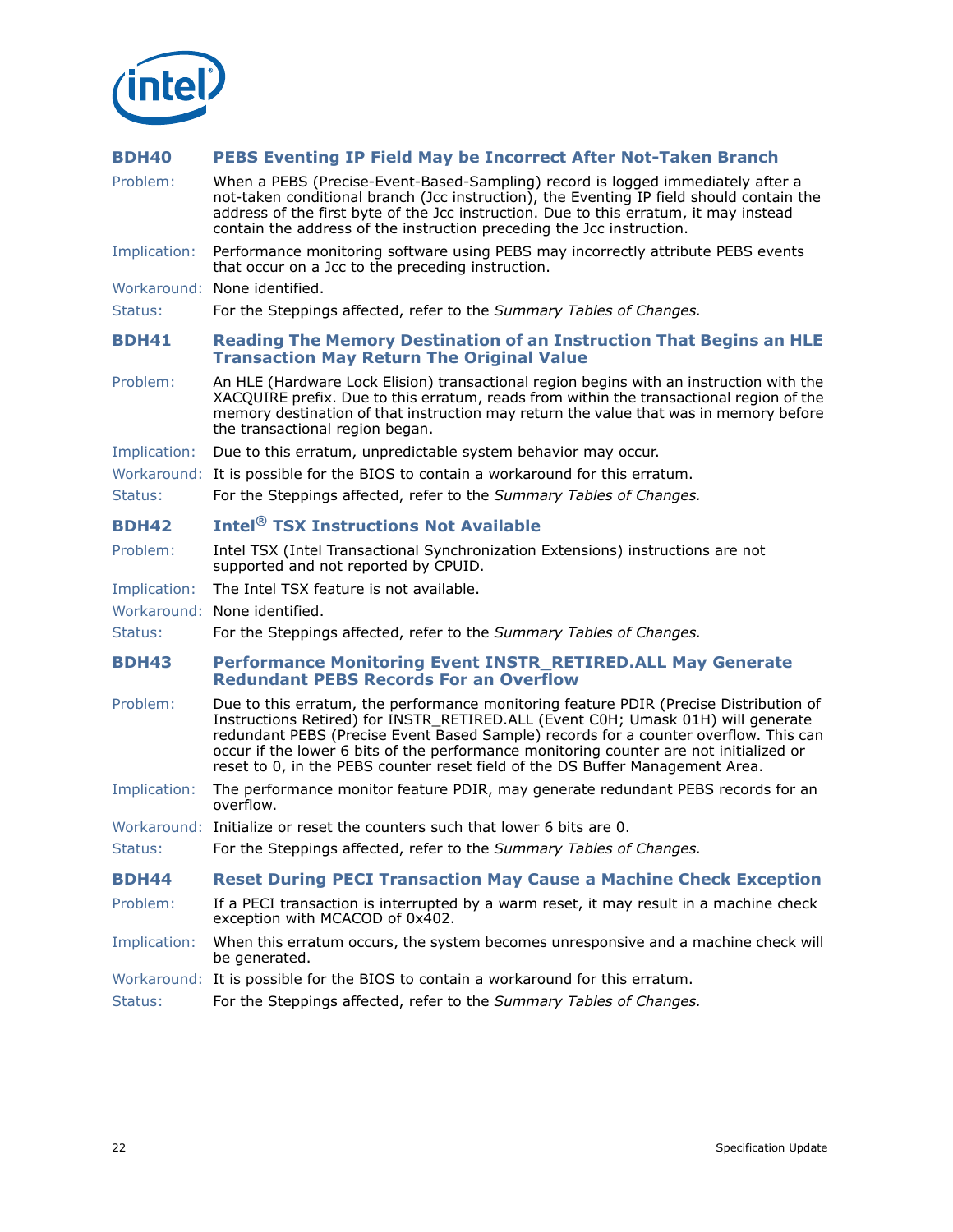

# <span id="page-22-0"></span>**BDH45 Intel® Processor Trace (Intel® PT) MODE.Exec, PIP, and CBR Packets Are Not Generated as Expected**

- Problem: The Intel<sup>®</sup> PT MODE.Exec (MODE packet Execution mode leaf), PIP (Paging Information Packet), and CBR (Core: Bus Ratio) packets are generated at the following PSB+ (Packet Stream Boundary) event rather than at the time of the originating event as expected.
- Implication: The decoder may not be able to properly disassemble portions of the binary or interpret portions of the trace because many packets may be generated between the MODE.Exec, PIP, and CBR events and the following PSB+ event.
- Workaround: The processor inserts these packets as status packets in the PSB+ block. The decoder may have to skip forward to the next PSB+ block in the trace to obtain the proper updated information to continue decoding.

Status: For the Steppings affected, refer to the *Summary Tables of Changes.*

# <span id="page-22-1"></span>**BDH46 Performance Monitor Instructions Retired Event May Not Count Consistently**

- Problem: The Performance Monitor Instructions Retired event (Event C0H; Umask 00H) and the instruction retired fixed counter IA32\_FIXED\_CTR0 MSR (309H) are used to count the number of instructions retired. Due to this erratum, certain internal conditions may cause the counter(s) to increment when no instruction has retired or to intermittently not increment when instructions have retired.
- Implication: A performance counter counting instructions retired may over count or under count. The count may not be consistent between multiple executions of the same code.
- Workaround: None identified.
- Status: For the Steppings affected, refer to the *Summary Tables of Changes.*
- <span id="page-22-2"></span>**BDH47 General-Purpose Performance Counters May be Inaccurate with Any Thread**
- Problem: The IA32\_PMCx MSR (C1H C8H) general-purpose performance counters may report inaccurate counts when the associated event selection IA32\_PERFEVTSELx MSR's (186H - 18DH) AnyThread field (bit 21) is set and either.
- Implication: Due to this erratum, IA32 PMCx counters may be inaccurate.
- Workaround: None identified.

Status: For the Steppings affected, refer to the *Summary Tables of Changes.*

# <span id="page-22-3"></span>**BDH48 An Invalid LBR May Be Recorded Following a Transactional Abort**

- Problem: Use of Intel<sup>®</sup> Transactional Synchronization Extensions may result in a transactional abort. If an abort occurs immediately following a branch instruction, an invalid LBR (Last Branch Record) may be recorded before the LBR produced by the abort.
- Implication: The invalid LBR may interfere with execution path reconstruction prior to the transactional abort.
- Workaround: None identified.

```
Status: For the Steppings affected, refer to the Summary Tables of Changes.
```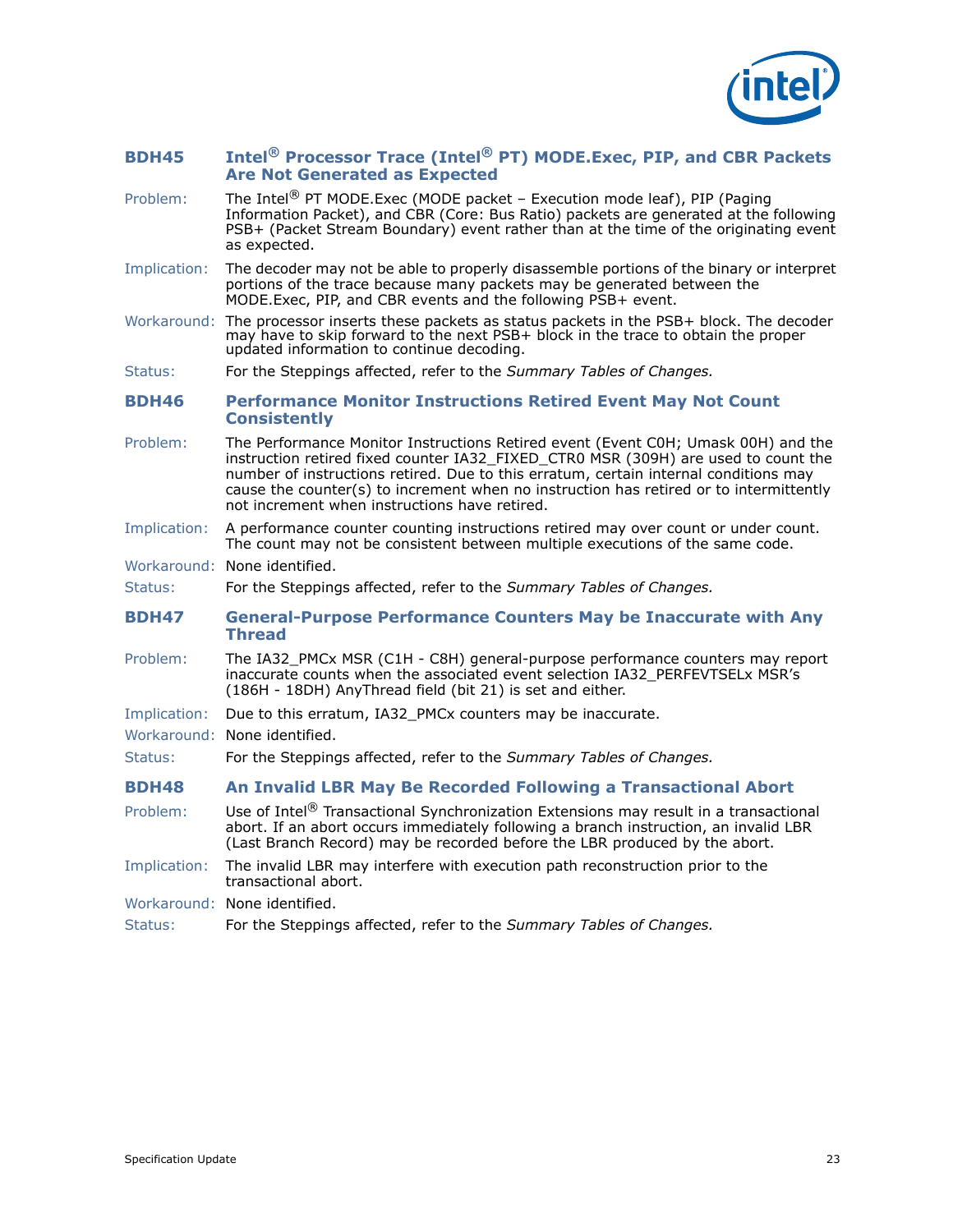

<span id="page-23-3"></span><span id="page-23-2"></span><span id="page-23-1"></span><span id="page-23-0"></span>

| <b>BDH49</b> | <b>Executing an RSM Instruction With Intel<sup>®</sup> Processor Trace Enabled</b><br><b>Will Signal a #GP</b>                                                                                                                                                                                                                                                                                                                                                                |
|--------------|-------------------------------------------------------------------------------------------------------------------------------------------------------------------------------------------------------------------------------------------------------------------------------------------------------------------------------------------------------------------------------------------------------------------------------------------------------------------------------|
| Problem:     | Upon delivery of an SMI (System Management Interrupt), the processor saves and<br>then clears TraceEn in the IA32_RTIT_CTL MSR (570H), thus disabling Intel <sup>®</sup> Processor<br>Trace (Intel <sup>®</sup> PT). If the SMI handler enables Intel PT and it remains enabled when an<br>RSM instruction is executed, a shutdown event should occur. Due to this erratum, the<br>processor does not shutdown but instead generates a #GP (general-protection<br>exception). |
| Implication: | When this erratum occurs, a #GP will be signaled.                                                                                                                                                                                                                                                                                                                                                                                                                             |
|              | Workaround: If software enables Intel PT in system-management mode, it should disable Intel <sup>®</sup> PT<br>before executing RSM.                                                                                                                                                                                                                                                                                                                                          |
| Status:      | For the Steppings affected, refer to the Summary Tables of Changes.                                                                                                                                                                                                                                                                                                                                                                                                           |
| <b>BDH50</b> | <b>Intel<sup>®</sup> Processor Trace PIP May be Unexpectedly Generated</b>                                                                                                                                                                                                                                                                                                                                                                                                    |
| Problem:     | When Intel <sup>®</sup> Processor Trace is enabled, PSB+ (Packet Stream Boundary) packets may<br>include a PIP (Paging Information Packet) even though the OS field (bit 2) of<br>IA32_RTIT_CTL MSR (570H) is 0.                                                                                                                                                                                                                                                              |
| Implication: | When this erratum occurs, user-mode tracing (indicated by $IA32\_RTIT\_CTL.OS = 0$ )<br>may include CR3 address information. This may be an undesirable leakage of kernel<br>information.                                                                                                                                                                                                                                                                                     |
|              | Workaround: It is possible for BIOS to contain a workaround for this erratum.                                                                                                                                                                                                                                                                                                                                                                                                 |
| Status:      | For the Steppings affected, refer to the Summary Tables of Changes.                                                                                                                                                                                                                                                                                                                                                                                                           |
| <b>BDH51</b> | Processor Core Ratio Changes While in Probe Mode May Result in a<br><b>Hang</b>                                                                                                                                                                                                                                                                                                                                                                                               |
| Problem:     | If a processor core ratio change occurs while the processor is in probe mode, the<br>system may hang.                                                                                                                                                                                                                                                                                                                                                                         |
| Implication: | Due to this erratum, the processor may hang.                                                                                                                                                                                                                                                                                                                                                                                                                                  |
|              | Workaround: None identified. Processor core ratio changes may be disabled to avoid this erratum.                                                                                                                                                                                                                                                                                                                                                                              |
| Status:      | For the Steppings affected, refer to the Summary Tables of Changes.                                                                                                                                                                                                                                                                                                                                                                                                           |
| <b>BDH52</b> | <b>Processor Does Not Check IRTE Reserved Bits</b>                                                                                                                                                                                                                                                                                                                                                                                                                            |
| Problem:     | As per the Intel® Virtualization Technology for Directed I/O (Intel® VT-d) specification,<br>bits 63:HAW (Host Address Width) of the Posted Interrupt Descriptor Upper Address<br>field in the IRTE (Interrupt Remapping Table Entry) must be checked for a value of 0;<br>violations must be reported as an interrupt-remapping fault. Due to this erratum,<br>hardware does not perform this check and does not signal an interrupt-remapping fault<br>on violations.       |
| Implication: | If software improperly programs the reserved address bits of posted interrupt<br>descriptor upper address in the IRTE to a value other than zero, hardware will not<br>detect and report the violation.                                                                                                                                                                                                                                                                       |
|              | Workaround: Software must ensure posted interrupt address bits 63: HAW in the IRTE are zero.                                                                                                                                                                                                                                                                                                                                                                                  |
| Status:      | For the Steppings affected, refer to the Summary Tables of Changes.                                                                                                                                                                                                                                                                                                                                                                                                           |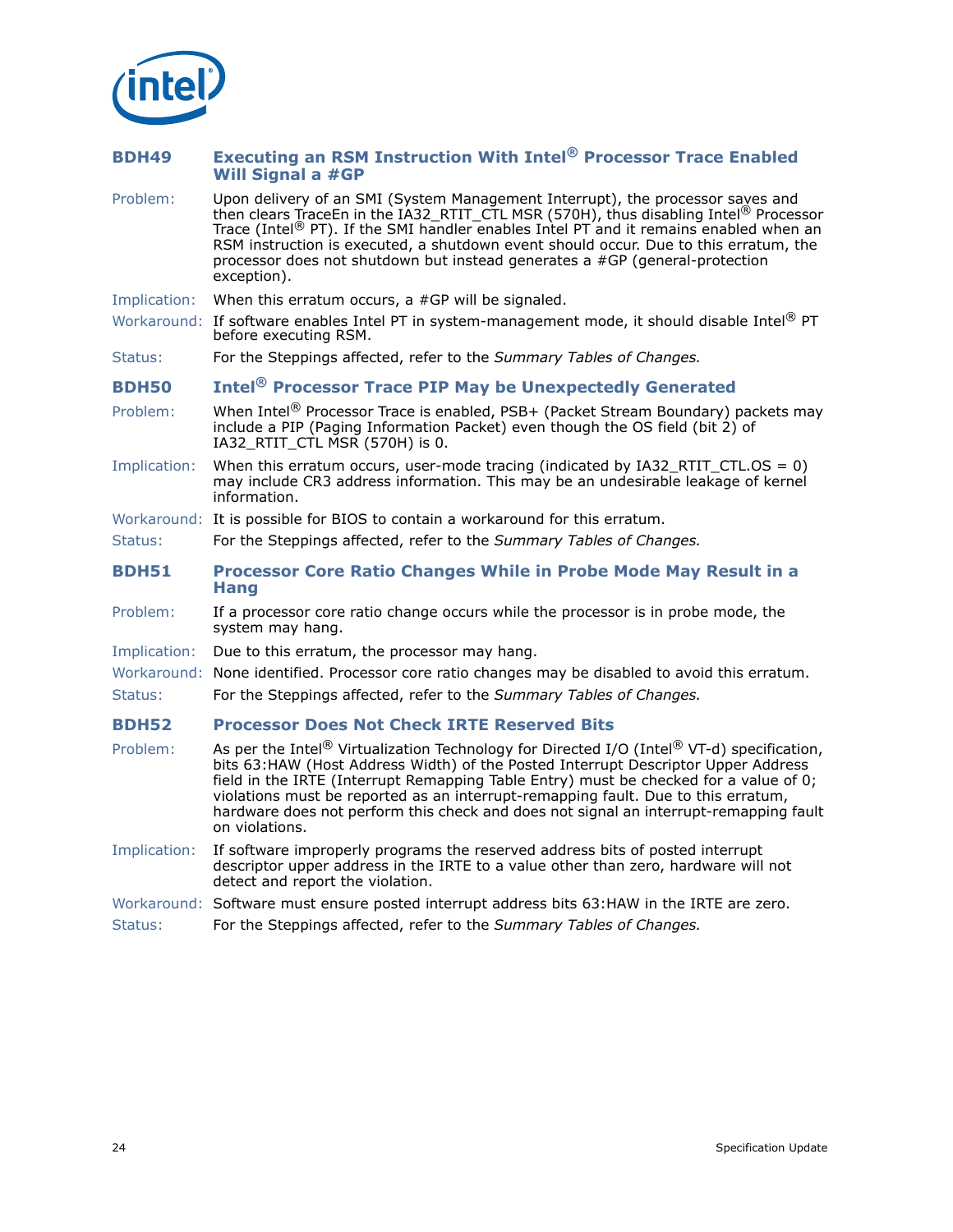

## <span id="page-24-0"></span>**BDH53 PCIe\* TPH Request Capability Structure Incorrectly Advertises Device Specific Mode as Supported**

- Problem: The TPH (Transaction layer packet Processing Hints) Requester Capability Structure (PCI Express Extended Capability ID type 0017H) incorrectly reports that Device Specific Mode is supported in its TPH Requester Capability Register (bit 2 at offset 04H in the capability structure).
- Implication: The processor supports only No ST (Steering Tag) Mode. The PCI Express Base Specification allows, in this instance, the TPH Requester Capability Structure's TPH Requester Control Register (at offset 08H) bits 2:0 to be hardwired to '000', forcing No ST Mode. Advertising Device Specific Mode but forcing No ST Mode is a violation of the PCI Express Base Specification (and may be reported as a compliance issue). Intel has not observed this erratum to impact the operation of any commercially available system.

Workaround: None identified.

Status: For the Steppings affected, refer to the *Summary Tables of Changes.*

## <span id="page-24-1"></span>**BDH54 Package C3 State or Deeper May Lead to a Reset**

Problem: Due to this erratum, the processor may reset and signal a Machine Check error with a IA32 MCi\_STATUS.MCACOD value of 0400H when in Package C3 state or deeper.

- Implication: When this erratum occurs, the processor will reset and report an uncorrectable machine check error.
- Workaround: A BIOS code change has been identified and may be implemented as a workaround for this erratum. It is possible for the BIOS to contain a workaround for this erratum
- Status: For the Steppings affected, refer to the *Summary Tables of Changes.*

## <span id="page-24-2"></span>**BDH55 VMX-Preemption Timer May Stop Operating When ACC is Enabled**

- Problem: When the MSR\_PKG\_CST\_CONFIG\_CONTROL.ACC\_Enable bit (MSR E2H, bit 16) is set, the VMX-preemption timer is not decremented in the HLT state.
- Implication: When ACC (Autonomous C-State Control) is enabled, the VMX-preemption timer may not cause a VM exit when expected.
- Workaround: It is possible for the BIOS to contain a workaround for this erratum.
- Status: For the Steppings affected, refer to the *Summary Tables of Changes*.

# <span id="page-24-3"></span>**BDH56 Intel® Advanced Vector Extensions (Intel® AVX) Workloads May Exceed ICCMAX Limits**

- Problem: Intel AVX workloads require a reduced maximum turbo ratio. Due to this erratum, the Intel AVX turbo ratio is higher than expected which may cause the processor to exceed ICCMAX limits and lead to unpredictable system behavior.
- Implication: Due to this erratum, the processor may exhibit unpredictable system behavior.
- Workaround: It is possible for the BIOS to contain a workaround for this erratum.
- Status: For the Steppings affected, refer to the *Summary Tables of Changes.*

## <span id="page-24-4"></span>**BDH57 Writing MSR\_ERROR\_CONTROL May Cause a #GP**

- Problem: A WRMSR that attempts to set MODE1\_MEMERROR\_REPORT field (bit 1) and/or MEM\_CORRERR\_LOGGING\_DISABLE field (bit 5) of the MSR\_ERROR\_CONTROL MSR (17FH) may incorrectly cause a #GP (General Protection exception).
- Implication: Due to this erratum, if BIOS attempts to change the value of the listed bits, a #GP may occur.
- Workaround: It is possible for the BIOS to contain a workaround for this erratum.

Status: For the Steppings affected, refer to the *Summary Tables of Changes.*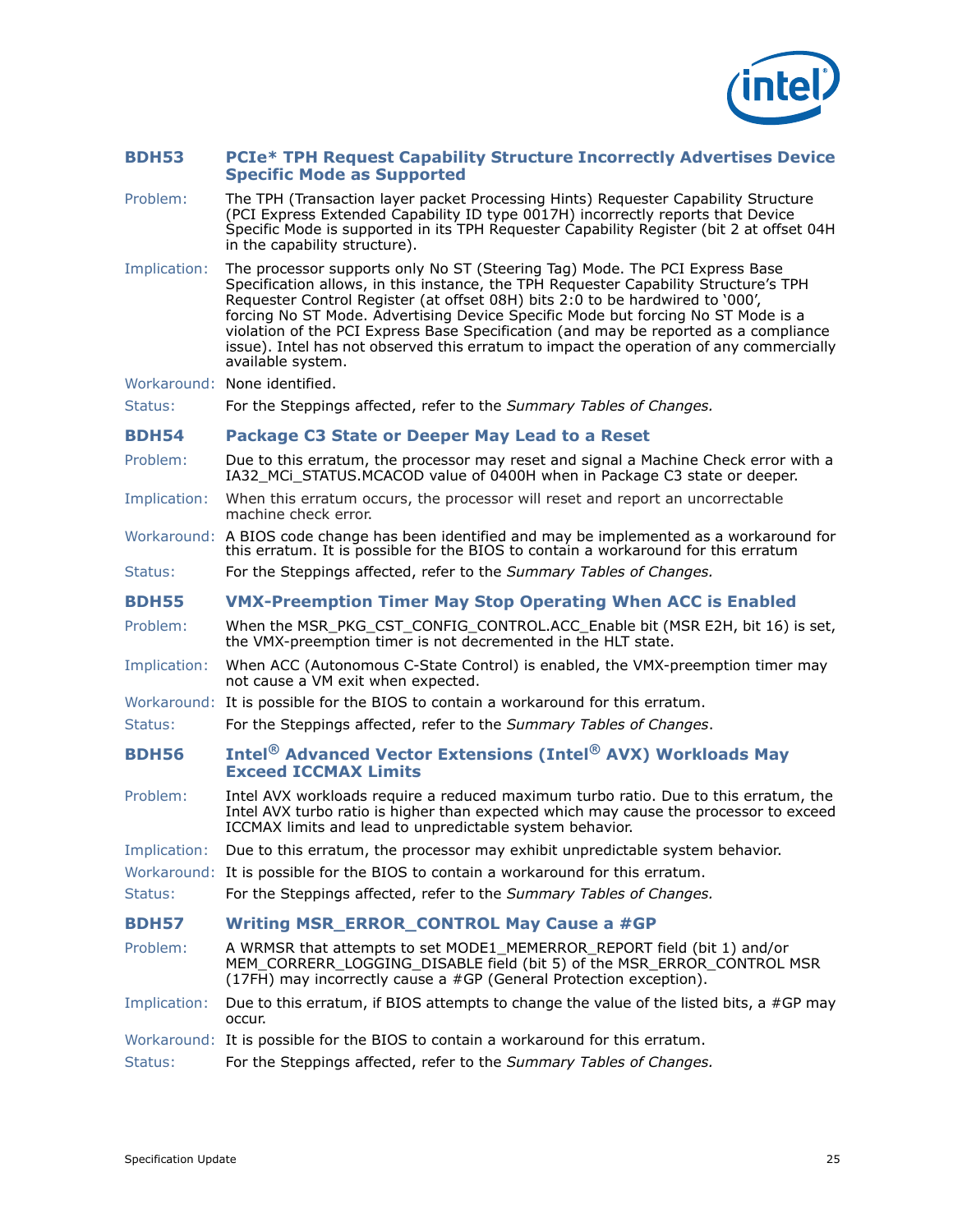

<span id="page-25-4"></span><span id="page-25-3"></span><span id="page-25-2"></span><span id="page-25-1"></span><span id="page-25-0"></span>

| <b>BDH58</b> | <b>Enabling ACC in VMX Non-Root Operation May Cause System</b><br><b>Instability</b>                                                                                                                                                                                                                                                                                                                        |
|--------------|-------------------------------------------------------------------------------------------------------------------------------------------------------------------------------------------------------------------------------------------------------------------------------------------------------------------------------------------------------------------------------------------------------------|
| Problem:     | ACC (Autonomous C-State Control) is enabled by setting ACC_Enable (bit 16) of<br>MSR_PKG_CST_CONFIG_CONTROL (E2H) to '1'. If ACC is enabled while the processor<br>is in VMX non-root operation, an unexpected VM exit, a machine check, or<br>unpredictable system behavior may result.                                                                                                                    |
| Implication: | Enabling ACC may lead to system instability.                                                                                                                                                                                                                                                                                                                                                                |
|              | Workaround: None identified. BIOS should not enable ACC.                                                                                                                                                                                                                                                                                                                                                    |
| Status:      | For the Steppings affected, refer to the Summary Tables of Changes.                                                                                                                                                                                                                                                                                                                                         |
| <b>BDH59</b> | <b>Performance Monitoring Counters May Produce Incorrect Results for</b><br><b>BR_INST_RETIRED Event on Logical Processor.</b>                                                                                                                                                                                                                                                                              |
| Problem:     | Performance monitoring event BR_INST_RETIRED (C4H) counts retired branch<br>instructions. Due to this erratum, when operating on logical processor 1 of any core,<br>BR_INST_RETIRED.FAR_BRANCH (Event C4H; Umask 40H) and BR_INST_RETIRED.<br>ALL_BRANCHES (Event C4H; Umask 04H) may count incorrectly. Logical processor 0 of<br>all cores and cores with SMT disabled are not affected by this erratum. |
| Implication: | Due to this erratum, certain performance monitoring event may produce unreliable<br>results when SMT is enabled.                                                                                                                                                                                                                                                                                            |
|              | Workaround: None identified.                                                                                                                                                                                                                                                                                                                                                                                |
| Status:      | For the Steppings affected, refer to the Summary Tables of Changes.                                                                                                                                                                                                                                                                                                                                         |
| <b>BDH60</b> | An APIC Timer Interrupt During Core C6 Entry May be Lost                                                                                                                                                                                                                                                                                                                                                    |
| Problem:     | Due to this erratum, an APIC timer interrupt coincident with the core entering C6 state<br>may be lost rather than held for servicing later.                                                                                                                                                                                                                                                                |
| Implication: | A lost APIC timer interrupt may lead to missed deadlines or a system hang.                                                                                                                                                                                                                                                                                                                                  |
|              | Workaround: It is possible for the BIOS to contain a workaround for this erratum.                                                                                                                                                                                                                                                                                                                           |
| Status:      | For the Steppings affected, refer to the Summary Tables of Changes.                                                                                                                                                                                                                                                                                                                                         |
| <b>BDH61</b> | <b>Processor Instability May Occur When Using The PECI RdIAMSR</b><br><b>Command</b>                                                                                                                                                                                                                                                                                                                        |
| Problem:     | Under certain circumstances, reading a machine check register using the PECI<br>(Platform Environmental Control Interface) RdIAMSR command may result in a<br>machine check, processor hang or shutdown.                                                                                                                                                                                                    |
| Implication: | Machine check, hang or shutdown may be observed when using the PECI RdIAMSR<br>command.                                                                                                                                                                                                                                                                                                                     |
|              | Workaround: It is possible for the BIOS to contain a workaround for this erratum.                                                                                                                                                                                                                                                                                                                           |
| Status:      | For the Steppings affected, refer to the Summary Tables of Changes.                                                                                                                                                                                                                                                                                                                                         |
| <b>BDH62</b> | A #VE May Not Invalidate Cached Translation Information                                                                                                                                                                                                                                                                                                                                                     |
| Problem:     | An EPT (Extended Page Table) violation that causes a #VE (virtualization exception)<br>may not invalidate the guest-physical mappings that were used to translate the guest-<br>physical address that caused the EPT violation.                                                                                                                                                                             |
| Implication: | Due to this erratum, the system may hang.                                                                                                                                                                                                                                                                                                                                                                   |
|              | Workaround: It is possible for the BIOS to contain a workaround for this erratum.                                                                                                                                                                                                                                                                                                                           |
| Status:      | For the Steppings affected, refer to the Summary Tables of Changes.                                                                                                                                                                                                                                                                                                                                         |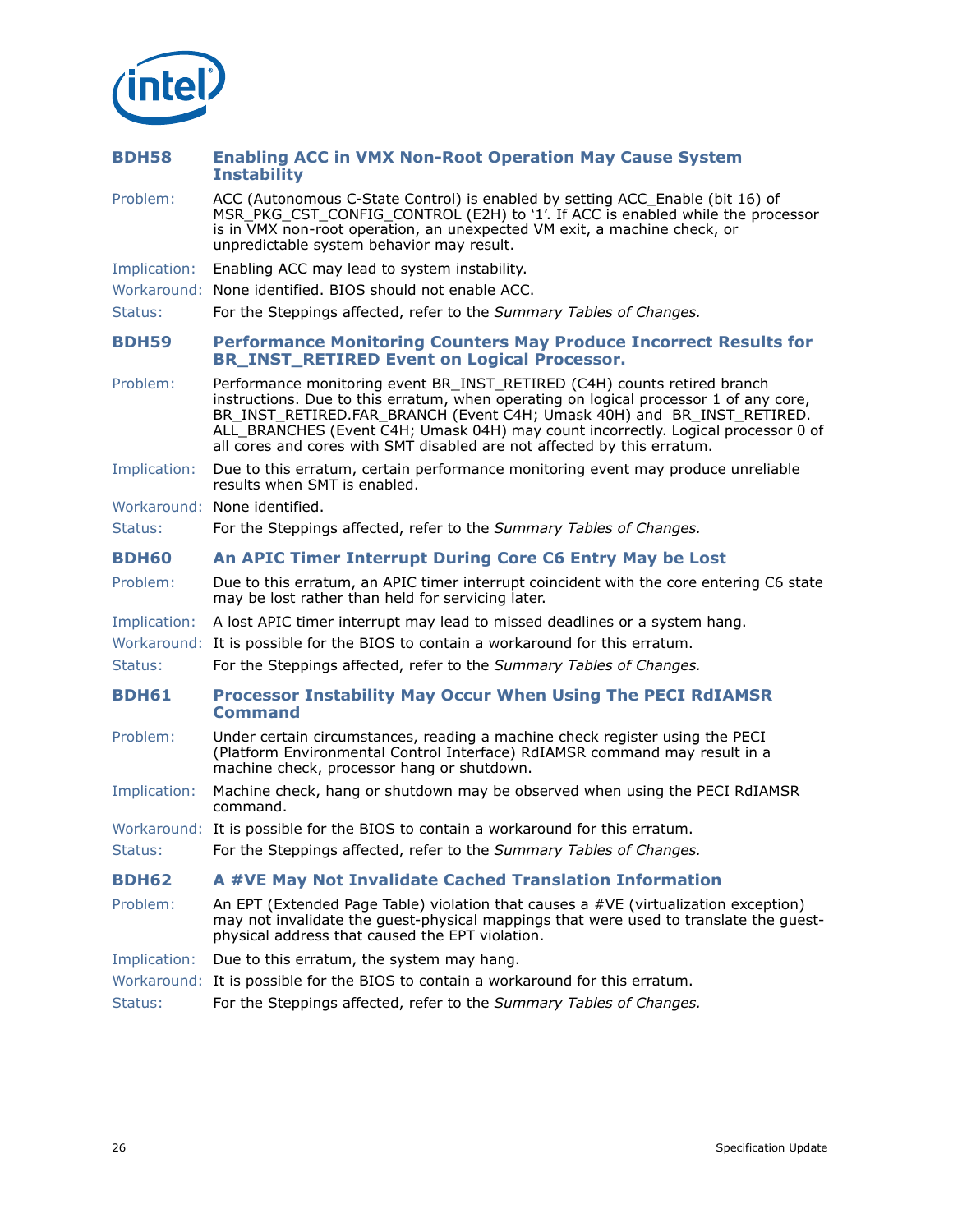

## <span id="page-26-0"></span>**BDH63 Package C-state Transitions While Inband PECI Accesses Are in Progress May Cause Performance Degradation**

- Problem: When a Package C-state transition occurs at the same time an inband PECI transaction occurs, PROCHOT# may be incorrectly asserted.
- Implication: Incorrect assertion of PROCHOT# reduces the core frequency to the minimum operating frequency of 1.2 GHz resulting in persistent performance degradation.
- Workaround: It is possible for the BIOS to contain a workaround for this erratum.
- Status: For the Steppings affected, refer to the *Summary Tables of Changes.*

## <span id="page-26-1"></span>**BDH64 Attempting Concurrent Enabling of Intel® Processor Trace (Intel® PT) With LBR, BTS, or BTM Results in a #GP**

- Problem: If LBR (Last Branch Records), BTS (Branch Trace Store), or BTM (Branch Trace Messages) are enabled in the IA32\_DEBUGCTL MSR (1D9H), an attempt to enable Intel PT (Intel® Processor Trace) in IA32\_RTIT\_CTL MSR (570H) results in a #GP (general protection exception). (Note that the BTM enable bit in IA32\_DEBUGCTL MSR is named "TR".) Correspondingly, if Intel PT was previously enabled when an attempt is made to enable LBR, BTS, or  $BTH$ , a  $#GP$  will occur.
- Implication: An unexpected #GP may occur when concurrently enabling any one of LBR, BTS, or BTM with Intel PT.
- Workaround: None identified.

#### Status: For the Steppings affected, refer to the *Summary Tables of Changes.*

#### <span id="page-26-2"></span>**BDH65 A DDR4 C/A Parity Error in Lockstep Mode May Result in a Spurious Uncorrectable Error**

- Problem: If a memory C/A (Command/Address) parity error occurs while the memory subsystem is configured in lockstep mode then the channel that observed the error will properly log the error but the associated channel in lockstep will incorrectly log an uncorrectable error in its IA32\_MCi\_STATUS MSR.
- Implication: Due to this erratum, incorrect logging of an uncorrectable memory error in IA32\_MCi\_STATUS may occur.
- Workaround: A BIOS code change has been identified.
- Status: For the Steppings affected, refer to the *Summary Tables of Changes.*

## <span id="page-26-3"></span>**BDH66 PEBS Record May Be Generated After Being Disabled**

- Problem: A performance monitoring counter may generate a PEBS (Precise Event Based Sampling) record after disabling PEBS or the performance monitoring counter by clearing the corresponding enable bit in IA32\_PEBS\_ENABLE MSR (3F1H) or IA32\_PERF\_GLOBAL\_CTRL MSR (38FH).
- Implication: A PEBS record generated after a VMX transition will store into memory according to the post-transition DS (Debug Store) configuration. These stores may be unexpected if PEBS is not enabled following the transition.
- Workaround: It is possible for the BIOS to contain a workaround for this erratum. A software workaround is possible through disallowing PEBS during VMX non-root operation and disabling PEBS prior to VM entry.
- Status: For the Steppings affected, refer to the *Summary Tables of Changes.*

## <span id="page-26-4"></span>**BDH67 Software Using Intel® TSX May Behave Unpredictably**

- Problem: Under a complex set of internal timing conditions and system events, software using the Intel TSX (Transactional Synchronization Extensions) instructions may behave unpredictably.
- Implication: This erratum may result in unpredictable behavior of the software using TSX.
- Workaround: It is possible for the BIOS to contain a workaround for this erratum.
- Status: For the Steppings affected, refer to the *Summary Tables of Changes.*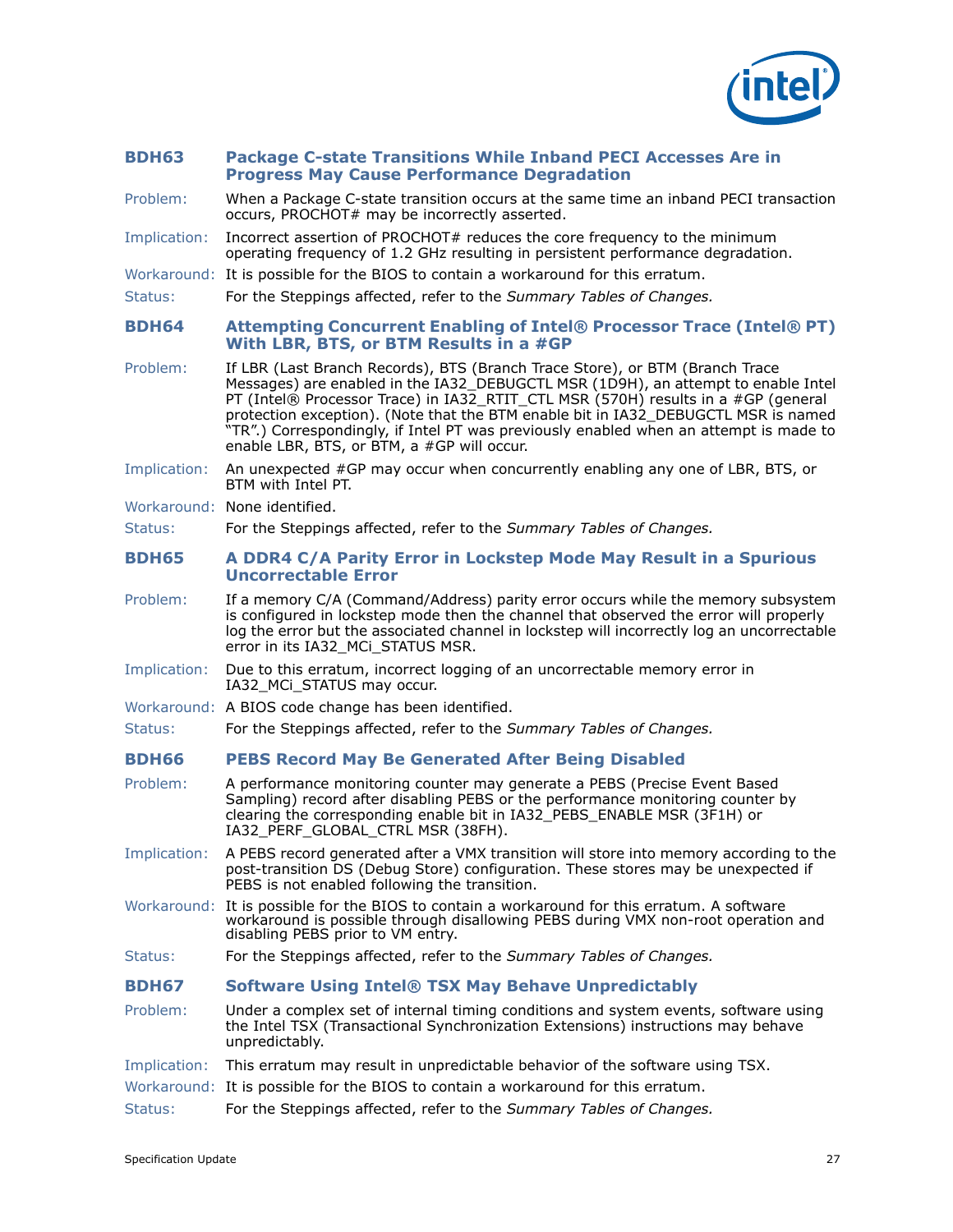

<span id="page-27-5"></span><span id="page-27-4"></span><span id="page-27-3"></span><span id="page-27-2"></span><span id="page-27-1"></span><span id="page-27-0"></span>

| <b>BDH68</b> | An Intel <sup>®</sup> Hyper-Threading Technology Enabled Processor May Log<br><b>Internal Parity Errors or Exhibit Unpredictable System Behavior</b>                                                                                                                      |
|--------------|---------------------------------------------------------------------------------------------------------------------------------------------------------------------------------------------------------------------------------------------------------------------------|
| Problem:     | Under a complex series of microarchitectural events while running Intel Hyper-<br>Threading Technology, a correctable internal parity error may be logged or the system<br>may exhibit unpredictable behavior.                                                            |
| Implication: | When this erratum occurs, a correctable error may be logged<br>(IA32_MC0_STATUS.MCACOD=0005H and IA32_MC0_STATUS.MSCOD=0001H) or<br>unpredictable system behavior may occur. Unpredictable system behavior frequently<br>leads to unexpected faults (e.g. #UD, #PF, #GP). |
|              | Workaround: It is possible for the BIOS to contain a workaround for this erratum.                                                                                                                                                                                         |
| Status:      | For the Steppings affected, refer to the Summary Tables of Changes.                                                                                                                                                                                                       |
| <b>BDH69</b> | When HWP is Enabled, it May Take up to 2 Seconds to Reach Turbo<br><b>Speeds After Exiting a Deep Sleep State-</b>                                                                                                                                                        |
| Problem:     | With HWP (Hardware-controlled Performance States) enabled, after a core has been in<br>a deep C state (C3 or deeper) for several hundred milliseconds, it may take up to 2<br>seconds to reach turbo speed.                                                               |
| Implication: | When this erratum occurs, core frequency is unexpected and unnecessarily limited to<br>P1, reducing processor performance.                                                                                                                                                |
|              | Workaround: It is possible for the BIOS to contain a workaround for this erratum.                                                                                                                                                                                         |
| Status:      | For the Steppings affected, refer to the Summary Tables of Changes.                                                                                                                                                                                                       |
| <b>BDH70</b> | RF May be Incorrectly Set in The EFLAGS That is Saved on a Fault in<br><b>PEBS or BTS</b>                                                                                                                                                                                 |
| Problem:     | After a fault due to a failed PEBS (Processor Event Based Sampling) or BTS (Branch<br>Trace Store) address translation, the RF (resume flag) may be incorrectly set in the<br>EFLAGS image that is saved.                                                                 |
| Implication: | When this erratum occurs, a code breakpoint on the instruction following the return<br>from handling the fault will not be detected. This erratum only happens when the user<br>does not prevent faults on PEBS or BTS.                                                   |
|              | Workaround: Software should always prevent faults on PEBS or BTS.                                                                                                                                                                                                         |
| Status:      | For the Steppings affected, refer to the Summary Tables of Changes.                                                                                                                                                                                                       |
| <b>BDH71</b> | Writing The IIO LLC WAYS MSR Results in an Incorrect Value                                                                                                                                                                                                                |
| Problem:     | Writing the IIO_LLC_WAYS MSR (C8Bh) always sets bits [1:0] regardless of the value<br>written.                                                                                                                                                                            |
| Implication: | IIO cache way allocation may not act as intended. Intel has not seen any functional<br>failure due to this erratum.                                                                                                                                                       |
|              | Workaround: It is possible for the BIOS to contain a workaround for this erratum.                                                                                                                                                                                         |
| Status:      | For the Steppings affected, refer to the Summary Tables of Changes.                                                                                                                                                                                                       |
| <b>BDH72</b> | IA32_MC4_STATUS.VAL May be Incorrectly Cleared by Warm Reset                                                                                                                                                                                                              |
| Problem:     | Due to this erratum, the IA32_MC4_STATUS. VAL (MSR 411H, bit 63) may be<br>incorrectly cleared by a warm reset.                                                                                                                                                           |
| Implication: | Software may be unaware that a machine check occurred before the warm reset                                                                                                                                                                                               |
|              | Workaround: It is possible for the BIOS to contain a workaround for this erratum.                                                                                                                                                                                         |
| Status:      | For the Steppings affected, refer to the Summary Tables of Changes.                                                                                                                                                                                                       |
| <b>BDH73</b> | <b>Interrupt Remapping May Lead to a System Hang</b>                                                                                                                                                                                                                      |
| Problem:     | Under complex micro-architectural conditions, back-to-back interrupt requests when<br>interrupt remapping is enabled may lead to a system hang                                                                                                                            |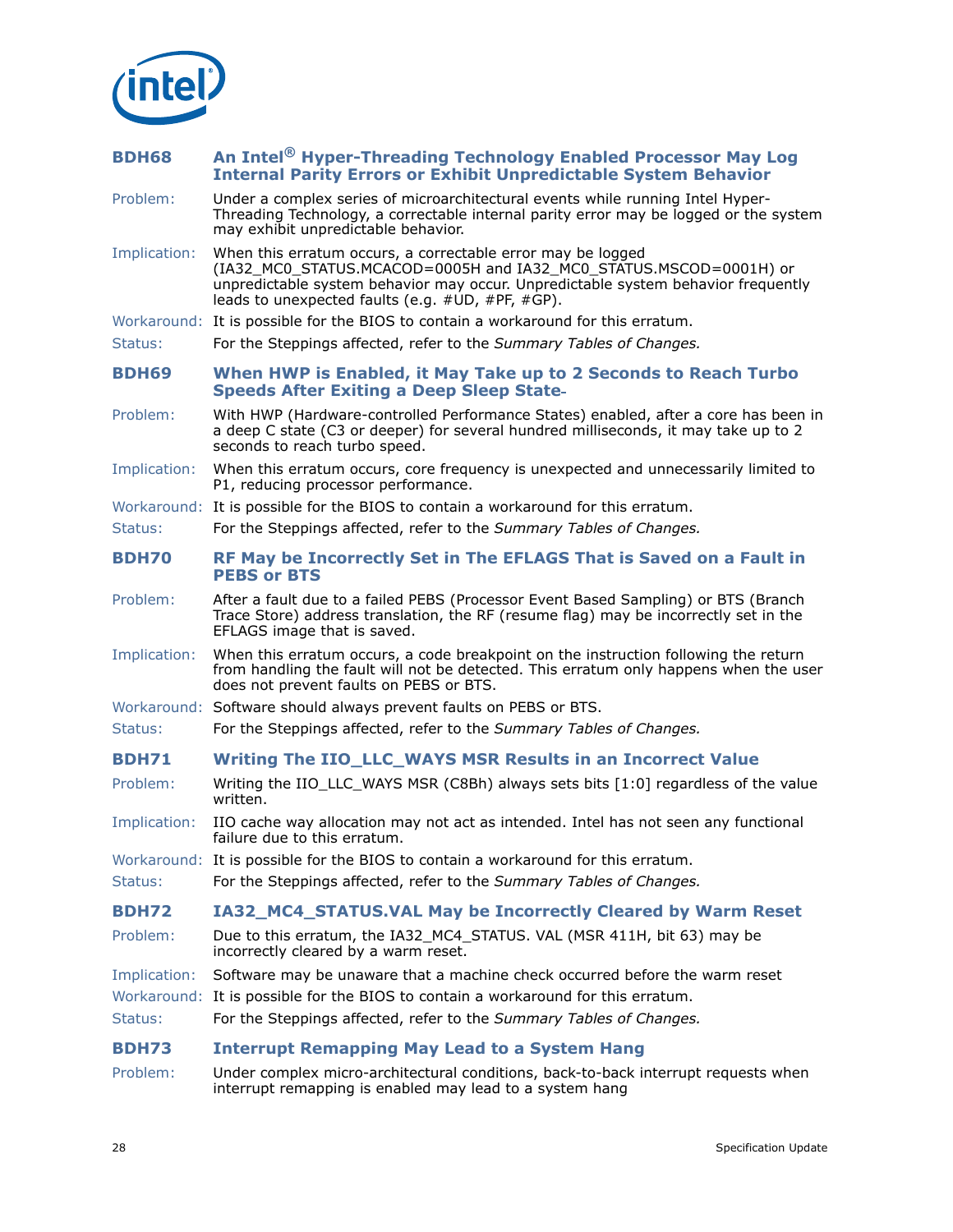

<span id="page-28-2"></span><span id="page-28-1"></span><span id="page-28-0"></span>

| Implication: | When this erratum occurs, the system hang may be associated with a queued<br>invalidation of the IOAPIC that does not complete.                                                                                                                                                                                                                                                                                                                                                                                                                                                                                      |
|--------------|----------------------------------------------------------------------------------------------------------------------------------------------------------------------------------------------------------------------------------------------------------------------------------------------------------------------------------------------------------------------------------------------------------------------------------------------------------------------------------------------------------------------------------------------------------------------------------------------------------------------|
|              | Workaround: It is possible for the BIOS to contain a workaround for this erratum.                                                                                                                                                                                                                                                                                                                                                                                                                                                                                                                                    |
| Status:      | For the Steppings affected, refer to the Summary Tables of Changes.                                                                                                                                                                                                                                                                                                                                                                                                                                                                                                                                                  |
| <b>BDH74</b> | <b>Some DRAM And L3 Cache Performance Monitoring Events May</b><br><b>Undercount</b>                                                                                                                                                                                                                                                                                                                                                                                                                                                                                                                                 |
| Problem:     | Due to this erratum, the supplier may be misattributed to unknown, and the following<br>events may undercount:<br>MEM_LOAD_UOPS_RETIRED.L3_HIT (Event D1H Umask 04H)<br>MEM_LOAD_UOPS_RETIRED.L3_MISS (Event D1H Umask 20H)<br>MEM_LOAD_UOPS_L3_HIT_RETIRED.XSNP_MISS (Event D2H Umask 01H)<br>MEM_LOAD_UOPS_L3_HIT_RETIRED.XSNP_HIT (Event D2H Umask 02H)<br>MEM_LOAD_UOPS_L3_HIT_RETIRED.XSNP_HITM (Event D2H Umask 04H)<br>MEM_LOAD_UOPS_L3_HIT_RETIRED.XSNP_NONE (Event D2H Umask 08H)<br>MEM LOAD UOPS L3 MISS RETIRED.LOCAL DRAM (Event D3H Umask 01H)<br>MEM_TRANS_RETIRED.LOAD_LATENCY (Event CDH Umask 01H) |
| Implication: | The affected events may undercount, resulting in inaccurate memory profiles. For the<br>affected events that are precise, PEBS records may be generated at incorrect points.<br>Intel has observed incorrect counts by as much as 20%.                                                                                                                                                                                                                                                                                                                                                                               |
|              | Workaround: None Identified.                                                                                                                                                                                                                                                                                                                                                                                                                                                                                                                                                                                         |
| Status:      | For the Steppings affected, refer to the Summary Tables of Changes.                                                                                                                                                                                                                                                                                                                                                                                                                                                                                                                                                  |
| <b>BDH75</b> | Writing MSR_LASTBRANCH_x_FROM_IP and MSR_LER_FROM_LIP<br>May #GP When Intel® TSX is Not Supported                                                                                                                                                                                                                                                                                                                                                                                                                                                                                                                    |
| Problem:     | Due to this erratum, on processors that do not support Intel TSX (Intel® Transactional<br>Synchronization Extensions) (CPUID.07H.EBX bits 4 and 11 are both zero), writes to<br>MSR_LASTBRANCH_x_FROM_IP (MSR 680H to 68FH) and MSR_LER_FROM_LIP (MSR<br>1DDH) may #GP unless bits[62:61] are equal to bit[47]                                                                                                                                                                                                                                                                                                       |
| Workaround:  | The value read from MSR_LASTBRANCH_x_FROM_IP and MSR_LER_FROM_LIP is<br>unaffected by this erratum; bits $[62:61]$ contain IN_TSX and TSX_ABORT information<br>respectively. Software restoring these MSRs from saved values are subject to this<br>erratum.Before writing MSR_LASTBRANCH_x_FROM_IP and MSR_LER_FROM_LIP,<br>ensure the value being written has bit[47] replicated in bits[62:61]. This is most easily<br>accomplished by sign extending from bit[47] to bits[62:48]                                                                                                                                 |
| Status:      | For the Steppings affected, refer to the Summary Tables of Changes.                                                                                                                                                                                                                                                                                                                                                                                                                                                                                                                                                  |
| <b>BDH76</b> | JTAG Boundary Scan For QPI And PCIe* Lanes May Report Incorrect<br><b>Stuck at 1 Errors</b>                                                                                                                                                                                                                                                                                                                                                                                                                                                                                                                          |
| Problem:     | Boundary Scan testing of the QPI and PCIe interfaces may incorrectly report a recurring<br>stuck at 1 failure on QPI and PCIe receiver lanes. This erratum only affects Boundary<br>Scan testing and does not affect functional operation of the QPI and PCIe interfaces.                                                                                                                                                                                                                                                                                                                                            |
| Implication: | This erratum may result in Boundary Scan test failures reported on one or more of the<br>QPI and PCIe lanes.                                                                                                                                                                                                                                                                                                                                                                                                                                                                                                         |
|              | Workaround: None identified.                                                                                                                                                                                                                                                                                                                                                                                                                                                                                                                                                                                         |
| Status:      | For the Steppings affected, refer to the Summary Tables of Changes.                                                                                                                                                                                                                                                                                                                                                                                                                                                                                                                                                  |
| <b>BDH77</b> | <b>Loading Microcode Updates or Executing an Authenticated Code</b><br><b>Module May Result in a System Hang</b>                                                                                                                                                                                                                                                                                                                                                                                                                                                                                                     |
| Problem:     | n uncorrectable error (IA32_MC3_STATUS.MCACOD=0400 and<br>IA32_MC3_STATUS.MSCOD=0080) may be logged for processors that have more than<br>2.5MB last-level-cache per core on attempting to load a microcode update or execute<br>an authenticated code module. This issue does not occur with microcode updates with<br>a signature of 0x0b000021 and greater.                                                                                                                                                                                                                                                       |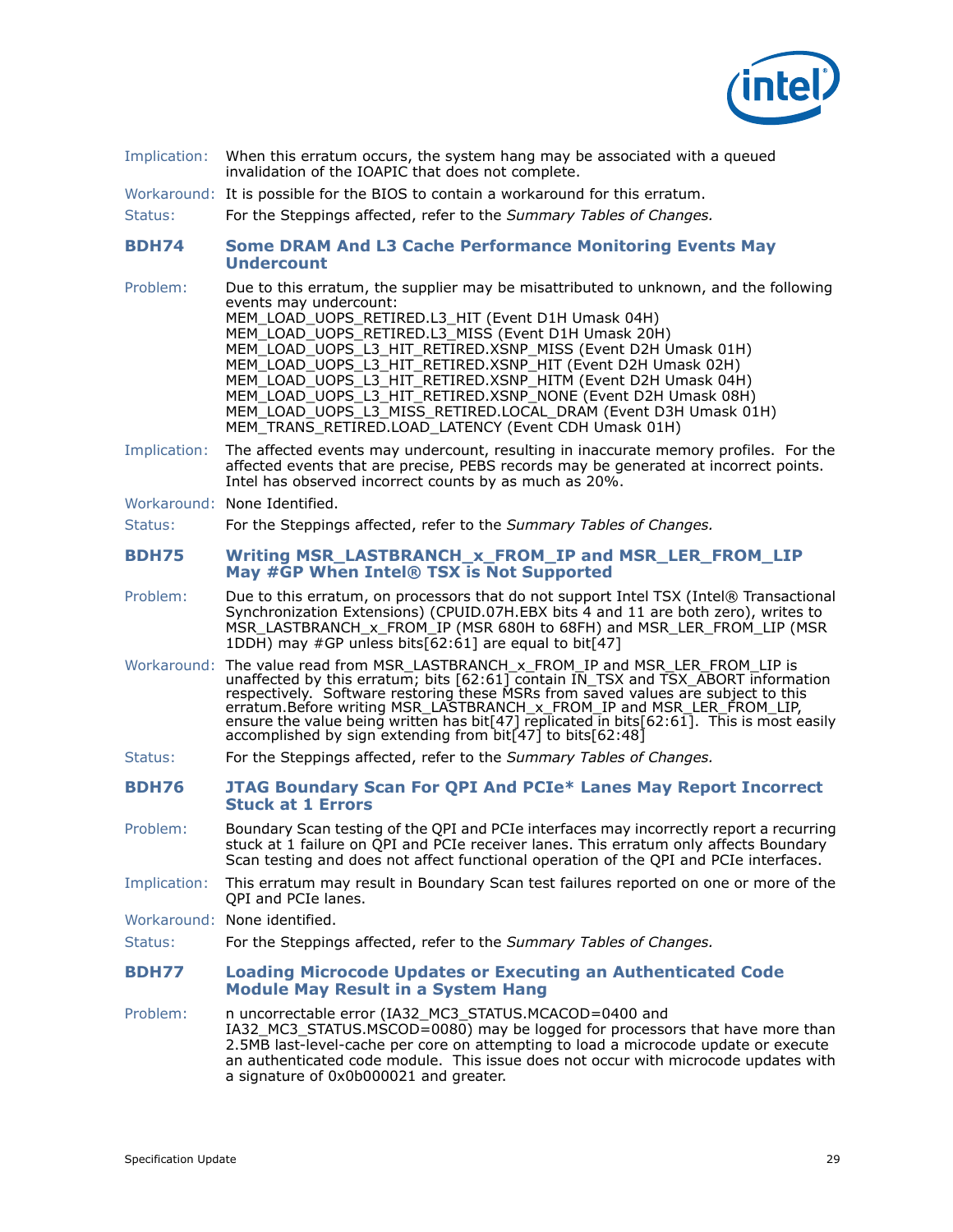

<span id="page-29-4"></span><span id="page-29-3"></span><span id="page-29-2"></span><span id="page-29-1"></span><span id="page-29-0"></span>

| Implication: | Due to this erratum, the processor may hang when attempting to load a microcode<br>update or execute an authenticated code module.                                                                                                                                                                                                                                                                                                                                                |
|--------------|-----------------------------------------------------------------------------------------------------------------------------------------------------------------------------------------------------------------------------------------------------------------------------------------------------------------------------------------------------------------------------------------------------------------------------------------------------------------------------------|
|              | Workaround: It is possible for the BIOS to contain a workaround for this erratum.                                                                                                                                                                                                                                                                                                                                                                                                 |
| Status:      | For the Steppings affected, refer to the Summary Tables of Changes.                                                                                                                                                                                                                                                                                                                                                                                                               |
| <b>BDH78</b> | <b>Debug Exceptions May Be Lost in The Case Of Machine Check</b><br><b>Exception</b>                                                                                                                                                                                                                                                                                                                                                                                              |
| Problem:     | If both a machine check exception and a debug exception are pending on the same<br>instruction boundary, then the machine check exception gets priority and the debug<br>exception may be lost, even if the PCC (processor context corrupted) field is cleared in<br>all of the machine check banks (bit 57=0 in all IA32_MCi_STATUS MSR). This can<br>happen in the case that an instruction triggered a data breakpoint while an unrelated<br>machine check event was received. |
| Implication: | Debugging software may fail to operate as expected if a debug exception is lost                                                                                                                                                                                                                                                                                                                                                                                                   |
|              | Workaround: None identified.                                                                                                                                                                                                                                                                                                                                                                                                                                                      |
| Status:      | For the Steppings affected, refer to the Summary Tables of Changes.                                                                                                                                                                                                                                                                                                                                                                                                               |
| <b>BDH79</b> | <b>Processor May Hang After Multiple Microcode Updates Loaded</b>                                                                                                                                                                                                                                                                                                                                                                                                                 |
| Problem:     | Under certain conditions, a microcode update load may hang if another microcode<br>update was already loaded, resulting in an Internal Timer Error Machine Check<br>(IA32 MCi STATUS.MCACOD=400H; bits 15:0).                                                                                                                                                                                                                                                                     |
| Implication: | Due to this erratum, the processor may hang.                                                                                                                                                                                                                                                                                                                                                                                                                                      |
|              | Workaround: It is possible for the BIOS to contain a workaround for this erratum.                                                                                                                                                                                                                                                                                                                                                                                                 |
| Status:      | For the Steppings affected, refer to the Summary Tables of Changes.                                                                                                                                                                                                                                                                                                                                                                                                               |
| <b>BDH80</b> | <b>Reads From MSR_LER_TO_LIP May Not Return a Canonical Address</b>                                                                                                                                                                                                                                                                                                                                                                                                               |
| Problem:     | Due to this erratum, reads from MSR_LER_TO_LIP (MSR 1DEH) may return values for<br>bits[63:61] that are not equal to bit[47].                                                                                                                                                                                                                                                                                                                                                     |
| Implication: | Reads from MSR_LER_TO_LIP may return a non-canonical address where bits[63:61]<br>may be incorrect. Using this value as an address, including restoring the MSR value<br>that was read, may cause a #GP.                                                                                                                                                                                                                                                                          |
| Workaround:  | Software should ensure the value read in MSR_LER_TO_LIP bit[47] is replicated in<br>bits[63:61]. This is most easily accomplished by sign extending from bit[47] to<br>bits $[63:48]$ .                                                                                                                                                                                                                                                                                           |
| Status:      | For the Steppings affected, refer to the Summary Tables of Changes.                                                                                                                                                                                                                                                                                                                                                                                                               |
| <b>BDH81</b> | <b>VCVTPS2PH To Memory May Update MXCSR in The Case of a Fault on</b><br><b>The Store</b>                                                                                                                                                                                                                                                                                                                                                                                         |
| Problem:     | Execution of the VCVTPS2PH instruction with a memory destination may update the<br>MXCSR exceptions flags (bits [5:0]) if the store to memory causes a fault (e.g., #PF) or<br>VM exit. The value written to the MXCSR exceptions flags is what would have been<br>written if there were no fault.                                                                                                                                                                                |
| Implication: | Software may see exceptions flags set in MXCSR, although the instruction has not<br>successfully completed due to a fault on the memory operation. Intel has not observed<br>this erratum to affect any commercially available software                                                                                                                                                                                                                                           |
|              | Workaround: None identified.                                                                                                                                                                                                                                                                                                                                                                                                                                                      |
| Status:      | For the Steppings affected, refer to the Summary Tables of Changes.                                                                                                                                                                                                                                                                                                                                                                                                               |
| <b>BDH82</b> | Using Intel <sup>®</sup> TSX Instructions May Lead to Unpredictable System<br><b>Behavior</b>                                                                                                                                                                                                                                                                                                                                                                                     |
| Problem:     | Under complex micro-architectural conditions, software using Intel® TSX<br>(Transactional Synchronization Extensions) may result in unpredictable system                                                                                                                                                                                                                                                                                                                          |
|              |                                                                                                                                                                                                                                                                                                                                                                                                                                                                                   |
| 30           | Specification Update                                                                                                                                                                                                                                                                                                                                                                                                                                                              |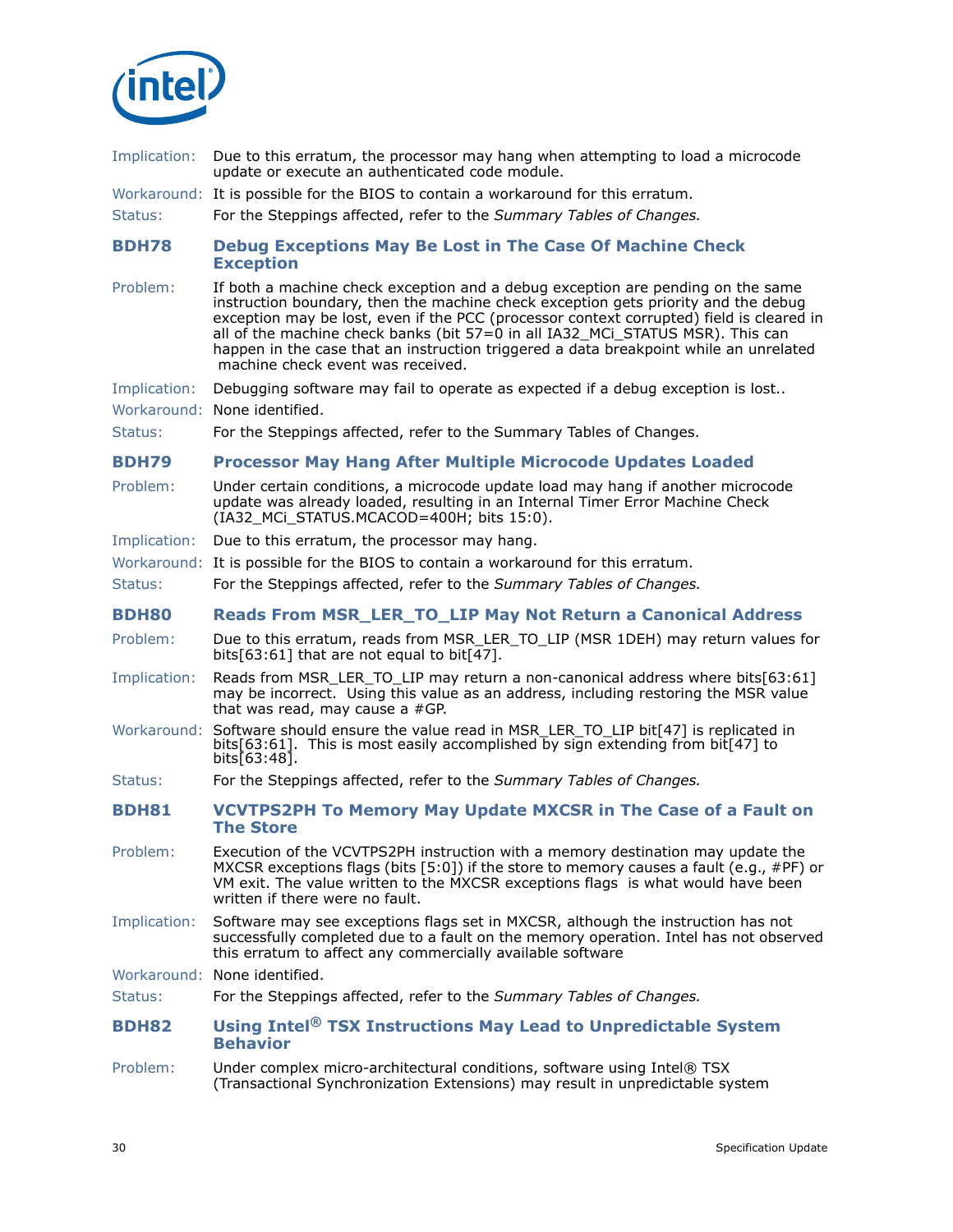

<span id="page-30-3"></span><span id="page-30-2"></span><span id="page-30-1"></span><span id="page-30-0"></span>

|              | behavior. Intel has only seen this under synthetic testing conditions. Intel is not aware<br>of any commercially available software exhibiting this behavior.                                                                                                                                                                                                                                                                                                                                                                                                                                               |
|--------------|-------------------------------------------------------------------------------------------------------------------------------------------------------------------------------------------------------------------------------------------------------------------------------------------------------------------------------------------------------------------------------------------------------------------------------------------------------------------------------------------------------------------------------------------------------------------------------------------------------------|
| Implication: | Due to this erratum, unpredictable system behavior may occur.                                                                                                                                                                                                                                                                                                                                                                                                                                                                                                                                               |
|              | Workaround: It is possible for BIOS to contain a workaround for this erratum.                                                                                                                                                                                                                                                                                                                                                                                                                                                                                                                               |
| Status:      | For the Steppings affected, refer to the Summary Tables of Changes.                                                                                                                                                                                                                                                                                                                                                                                                                                                                                                                                         |
| <b>BDH83</b> | The System May Hang When Exiting Package C6 State                                                                                                                                                                                                                                                                                                                                                                                                                                                                                                                                                           |
| Problem:     | When Restricted Transactional Memory (RTM) is supported (CPUID.07H.EBX.RTM [bit<br>11] = 1) and when TSX_FORCE_ABORT=0, Performance Monitor Unit (PMU) general<br>purpose counter 3 (IA32_PMC3, MSR C4H and IA32_A_PMC3, MSR 4C4H) may contain<br>unexpected values. Further, IA32 PREFEVTSEL3 (MSR 189H) may also contain<br>unexpected configuration values.                                                                                                                                                                                                                                              |
| Implication: | Due to this erratum, software that uses PMU general purposes counter 3 may read an<br>unexpected count and configuration.                                                                                                                                                                                                                                                                                                                                                                                                                                                                                   |
|              | Workaround: Software can avoid this erratum by writing 1 to bit 0 of TSX_FORCE_ABORT (MSR<br>10FH) which will cause all Restricted Transactional Memory (RTM) transactions to abort<br>with EAX code 0. TSX_FORCE_ABORT MSR is available when CPUID.07H.EDX[bit<br>$13 = 1.$                                                                                                                                                                                                                                                                                                                                |
| Status:      | For the Steppings affected, refer to the Summary Tables of Changes.                                                                                                                                                                                                                                                                                                                                                                                                                                                                                                                                         |
| <b>BDH84</b> | <b>Intel® MBM Counters May Report System Memory Bandwidth</b><br><b>Incorrectly</b>                                                                                                                                                                                                                                                                                                                                                                                                                                                                                                                         |
| Problem:     | Intel® Memory Bandwidth Monitoring (MBM) counters track metrics according to the<br>assigned Resource Monitor ID (RMID) for that logical core. The IA32 QM CTR register<br>(MSR 0xC8E), used to report these metrics, may report incorrect system bandwidth for<br>certain RMID values.                                                                                                                                                                                                                                                                                                                     |
| Implication: | Due to this erratum, system memory bandwidth may not match what is reported.                                                                                                                                                                                                                                                                                                                                                                                                                                                                                                                                |
|              | Workaround: It is possible for software to contain code changes to work around this erratum. Refer<br>the white paper titled Intel® Resource Director Technology (Intel® RDT) Reference<br>Manual found at https://software.intel.com/en-us/intel-resource-director-technology-<br>rdt-reference-manual for more information.                                                                                                                                                                                                                                                                               |
| Status:      | For the Steppings affected, refer to the Summary Tables of Changes.                                                                                                                                                                                                                                                                                                                                                                                                                                                                                                                                         |
| <b>BDH85</b> | A Pending Fixed Interrupt May Be Dispatched Before an Interrupt of<br><b>The Same Priority Completes</b>                                                                                                                                                                                                                                                                                                                                                                                                                                                                                                    |
| Problem:     | Resuming from C6 Sleep-State, with Fixed Interrupts of the same priority queued (in<br>the corresponding bits of the IRR and ISR APIC registers), the processor may dispatch<br>the second interrupt (from the IRR bit) before the first interrupt has completed and<br>written to the EOI register, causing the first interrupt to never complete.                                                                                                                                                                                                                                                         |
| Implication: | Due to this erratum, Software may behave unexpectedly when an earlier call to an<br>Interrupt Handler routine is overridden with another call (to the same Interrupt<br>Handler) instead of completing its execution.                                                                                                                                                                                                                                                                                                                                                                                       |
|              | Workaround: It is possible for the BIOS to contain a workaround for this erratum.                                                                                                                                                                                                                                                                                                                                                                                                                                                                                                                           |
| Status:      | For the Steppings affected, refer to the Summary Tables of Changes.                                                                                                                                                                                                                                                                                                                                                                                                                                                                                                                                         |
| <b>BDH86</b> | <b>Instruction Fetch May Cause Machine Check if Page Size Was Changed</b><br><b>Without Invalidation</b>                                                                                                                                                                                                                                                                                                                                                                                                                                                                                                    |
| Problem:     | This erratum may cause a machine-check error (IA32_MCi_STATUS.MCACOD=005H<br>with IA32_MCi_STATUS.MSCOD=00FH or IA32_MCi_STATUS.MCACOD=0150H with<br>IA32 MCi STATUS.MSCOD=00FH) on the fetch of an instruction. It applies only if (1)<br>instruction bytes are fetched from a linear address translated using a 4-Kbyte page and<br>cached in the processor; (2) the paging structures are later modified so that these<br>bytes are translated using a large page (2-Mbyte, 4-Mbyte or 1-GByte) with a different<br>physical address (PA), memory type (PWT, PCD and PAT bits), or User/Supervisor (U/S) |